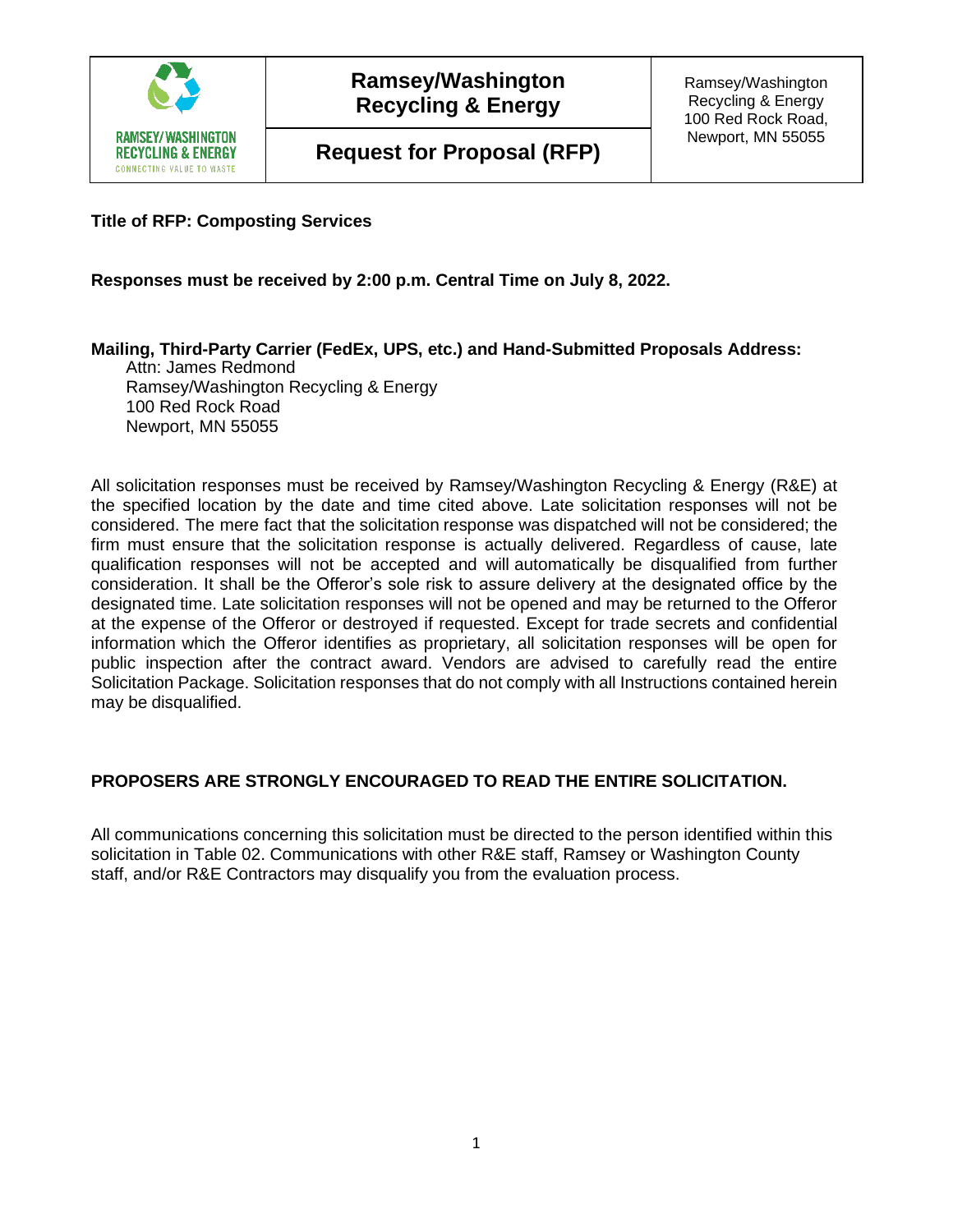

# **Composting Services RFP**

**TABLE OF CONTENTS**

| <b>Section</b> |                                                                                | Page |  |
|----------------|--------------------------------------------------------------------------------|------|--|
| 1.0<br>2.0     |                                                                                |      |  |
| 3.0<br>4.0     |                                                                                |      |  |
| 5.0            |                                                                                |      |  |
|                |                                                                                |      |  |
|                | <b>Attachment 4: Scope of Services</b><br><b>Attachment 5: Price Worksheet</b> |      |  |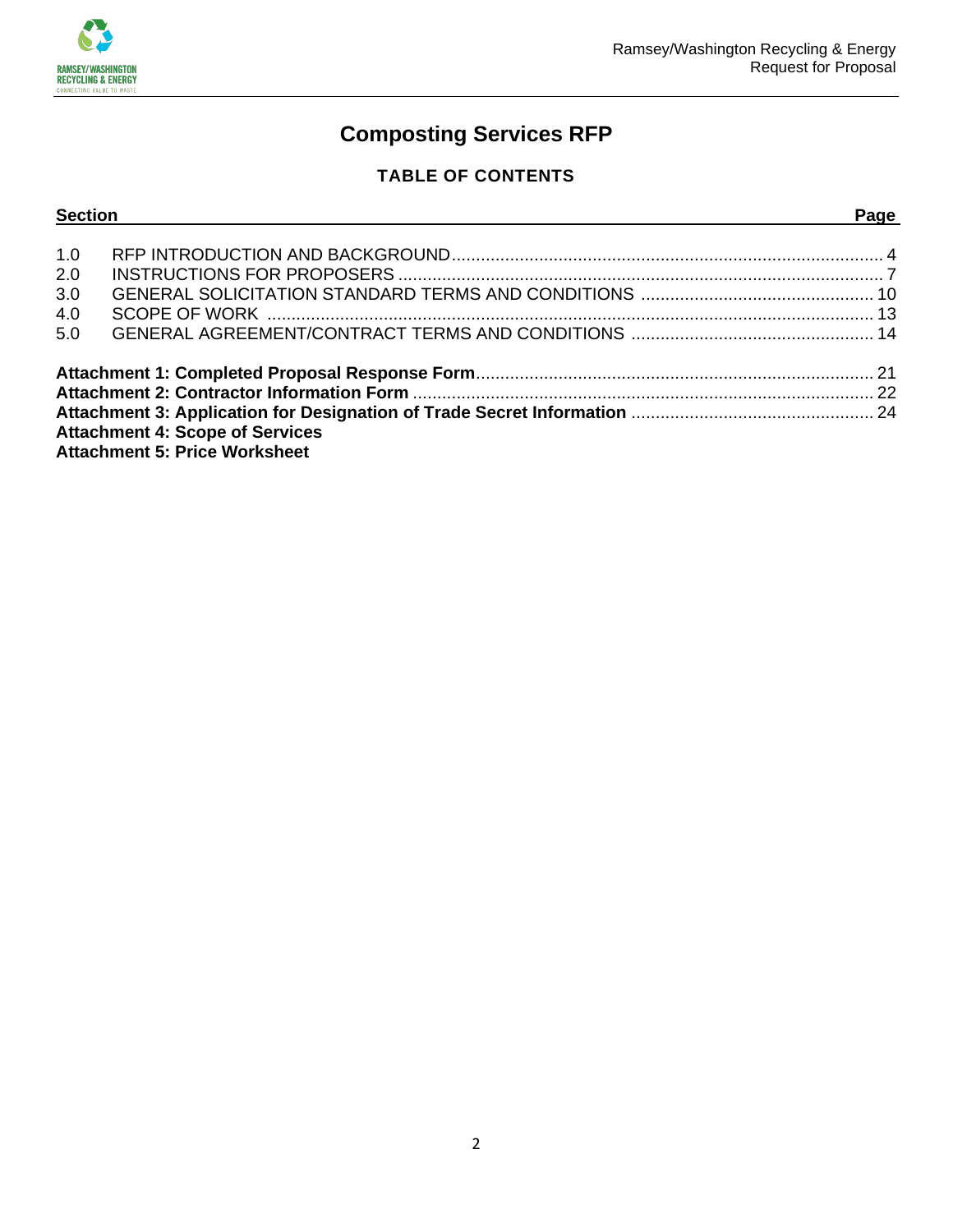

**This page is intentionally left blank**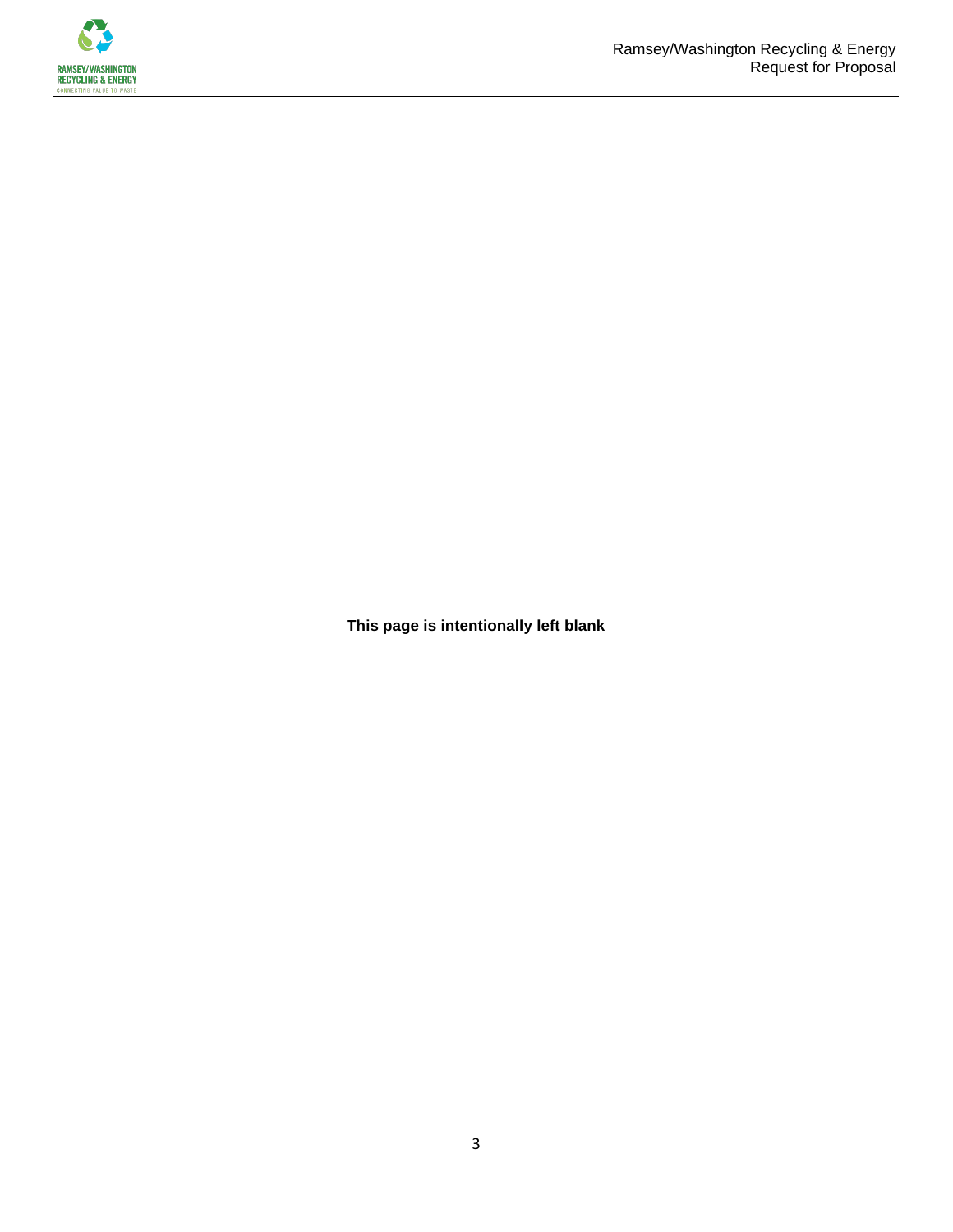

## **1.0 RFP Introduction and Background**

### **1.1. Solicitation Description and Process**

Terms and Conditions governing this solicitation, including applicable insurance requirements, are included as a part of this document. Ramsey/Washington Recycling & Energy (R&E) has no obligation to enter into a contract as a result of this inquiry. This Request for Proposal (RFP) is intended to solicit proposals from proposers capable of meeting R&E's need for a Composting Services provider.

R&E expressly reserves the right to amend or withdraw this solicitation at any time and to reject any or all solicitation responses. R&E reserves the right to waive any minor irregularities in the solicitation process.

This RFP and the selected solicitation response(s) to this RFP will be incorporated into the contract resulting from this solicitation; provided, however, that the contract may contain terms different from or in addition to this RFP and the successful proposal. For purposes of this RFP, the term "vendor," "contractor," "offeror," "Proposer" and "proposer" are considered to have the same meaning.

### **1.2. About Ramsey/Washington Recycling & Energy**

[R&E](http://www.recyclingandenergy.org/) is a public joint powers board between Ramsey and Washington counties in Minnesota. R&E is responsible for administering solid waste (trash) programs for residents and businesses in both counties. Combined, the two counties are home to over 800,000 residents and over 70,000 businesses.

With a partnership of over 30 years, Ramsey and Washington counties have made a bold pivot in thinking about the waste system, recognizing the potential value in the materials that are put in the trash and shifting the view from "waste" to "resource." The economic, environmental and community benefit of this resource can be realized only through a comprehensive waste system that seeks to recover that value. This resulted in the 2016 purchase of the [Ramsey/Washington Recycling & Energy Center](https://recyclingandenergy.org/about-re-center/) in Newport, MN.

In owning the facility, and requiring all trash produced in Ramsey and Washington counties be managed there, the counties are better positioned to capture the resource value of waste and find higher, better use for waste materials. In fulfilling this vision, Ramsey and Washington counties, through R&E, will maximize the recovery of resources, reduce greenhouse gas emissions and divert as much as possible from landfills.

### **1.3. Purpose of RFP**

The purpose of this RFP is to seek proposals for composting services for R&E's new [Food Scraps Bag Program](https://recyclingandenergy.org/wp-content/uploads/2020/11/2020-Food-Scraps-Bag-Fact-Sheet.pdf) in accordance with R&E's [vision, mission and values.](https://recyclingandenergy.org/who-we-are-and-what-we-do/) The composting services established as a result of this RFP will facilitate the receiving and composting of source-separated organics (SSO) in specialized compostable bags known as food scrap bags as defined in the Scope of Services.

Proposers' responses will be evaluated and ranked based on the criteria described in this RFP. If a service is available that meets R&E needs, R&E may then enter into additional budget discussions and a contract with the selected proposer(s). R&E anticipates selecting one or two vendor(s) for all proposed services associated with this RFP for services expected to begin September 1, 2022.

In addition to soliciting written responses, this document provides information to assist proposers in preparing their responses and facilitates the subsequent evaluation and comparison process. In that regard, this RFP:

- Provides information essential to soliciting meaningful recommendations and realistic commitments from the proposers
- Specifies the desired format and content of proposals in response to this RFP
- Outlines R&E evaluation and selection procedures
- Establishes a schedule for the preparation and submission of proposals in response to this RFP
- Establishes a performance standard for the selected proposer.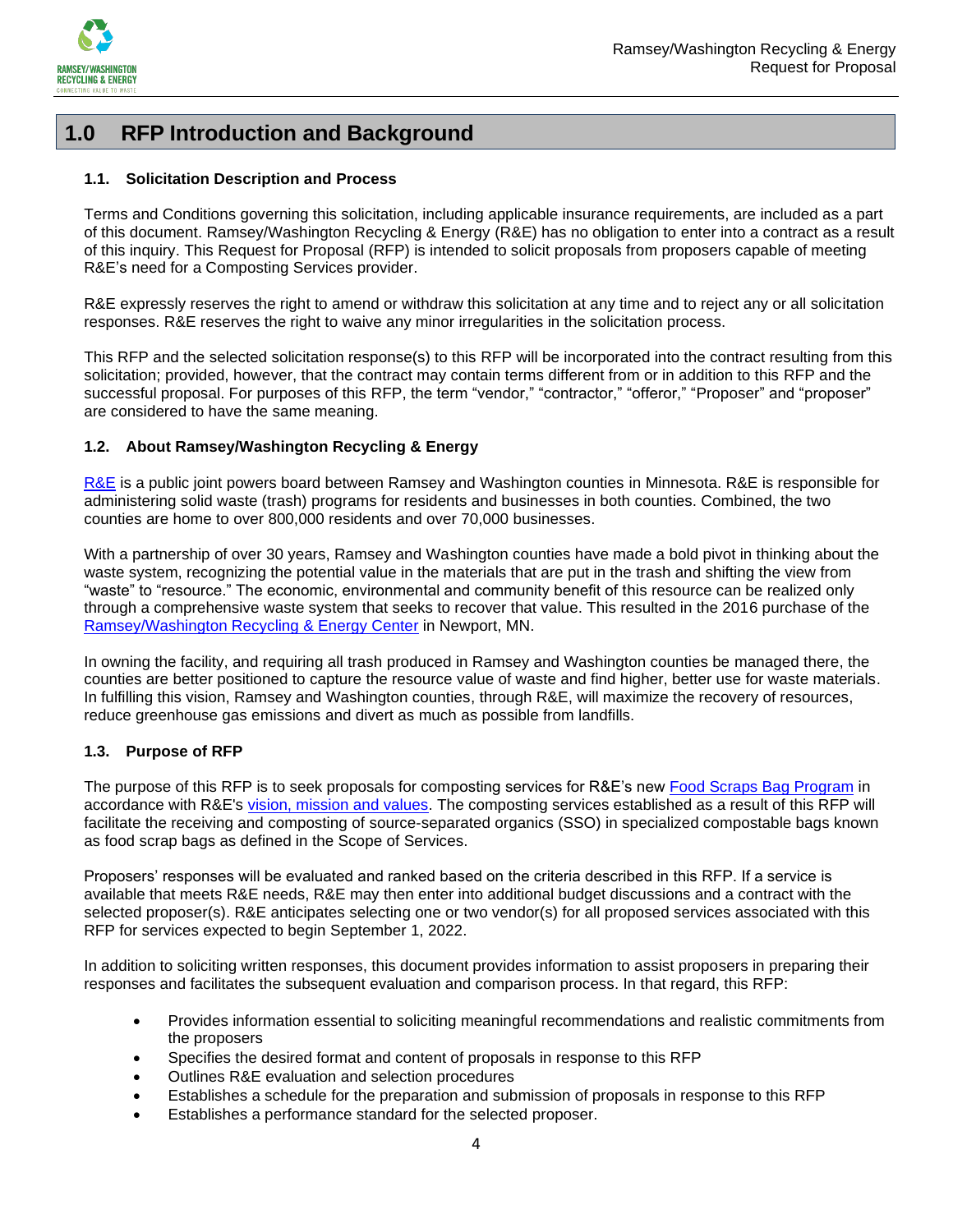

### **1.4. Contract Term & Schedule**

The initial term of the contract is expected to be for two years upon execution, with the option for up to three one-year renewals. The need for these services is expected to diminish when an end use market vendor's facility is fully operational and capable of accepting the food scrap bags, estimated to be 24 to 36 months from program launch in late 2022.

### **1.5. Costs**

The resulting contract fee shall be a rate setting agreement for services rendered and reimbursable expenses. Rates shall be negotiated.

### **1.6. RFP Schedule of Events**

The following RFP Schedule of Events represents the best estimate of the schedule R&E will follow. R&E has performed extensive planning work and has planned to meet the dates described below. Vendors are encouraged to hold the demonstration dates listed. If a component of the schedule is delayed, it shall be anticipated that the remaining components will also be delayed by a similar number of days. Any significant change to the schedule will be published via RFP Addendum.

| <b>Event</b>                            | <b>Estimated Date</b>                                                                                                                                                                                                                                                                                                                                                                                      |
|-----------------------------------------|------------------------------------------------------------------------------------------------------------------------------------------------------------------------------------------------------------------------------------------------------------------------------------------------------------------------------------------------------------------------------------------------------------|
| <b>Request for Proposals Released</b>   | May 26, 2022                                                                                                                                                                                                                                                                                                                                                                                               |
| <b>Optional Pre-Proposal Conference</b> | June 10, 2022 at 11:30 AM                                                                                                                                                                                                                                                                                                                                                                                  |
| Pre-Proposal Conference Location        | R&E Administrative Offices, 100 Red Rock Road,<br>Newport, MN 55055. If attendance online is<br>preferred, email jredmond@recyclingandenergy.org<br>for login information. In-person attendees will be<br>able to participate in an optional facility tour after<br>the pre-solicitation conference. Tours will be made<br>available to those unable to attend in-person upon<br>request, time permitting. |
| Deadline for Proposer Questions         | June 17, 2022 at 4:00 PM                                                                                                                                                                                                                                                                                                                                                                                   |
| R&E Addendum Published                  | June 24, 2022                                                                                                                                                                                                                                                                                                                                                                                              |
| Deadline for Proposal Submissions       | July 8, 2022 by 4:00pm CT                                                                                                                                                                                                                                                                                                                                                                                  |
| Anticipated Contract Effective Date     | September 1, 2022                                                                                                                                                                                                                                                                                                                                                                                          |

### **Table 01: RFP Schedule of Events**

#### **1.7. Minimum Qualifications**

For proposals to be evaluated and considered for award, proposals must be deemed responsive. To be deemed responsive, the submitted proposal documents shall conform in all material respects to the requirements stated by the RFP and proposers shall document and validate the capability to fully perform all requirements defined by the RFP.

### **1.8. Pre-Proposal Conference**

A non-mandatory pre-proposal conference will be held according to the information in Table 01. The purpose of the conference is to discuss the solicitation and allow vendors to see the site and ask questions. Questions and answers will be transcribed and posted on R&E's website in the form of an addendum.

### **1.9. Incurred Expenses**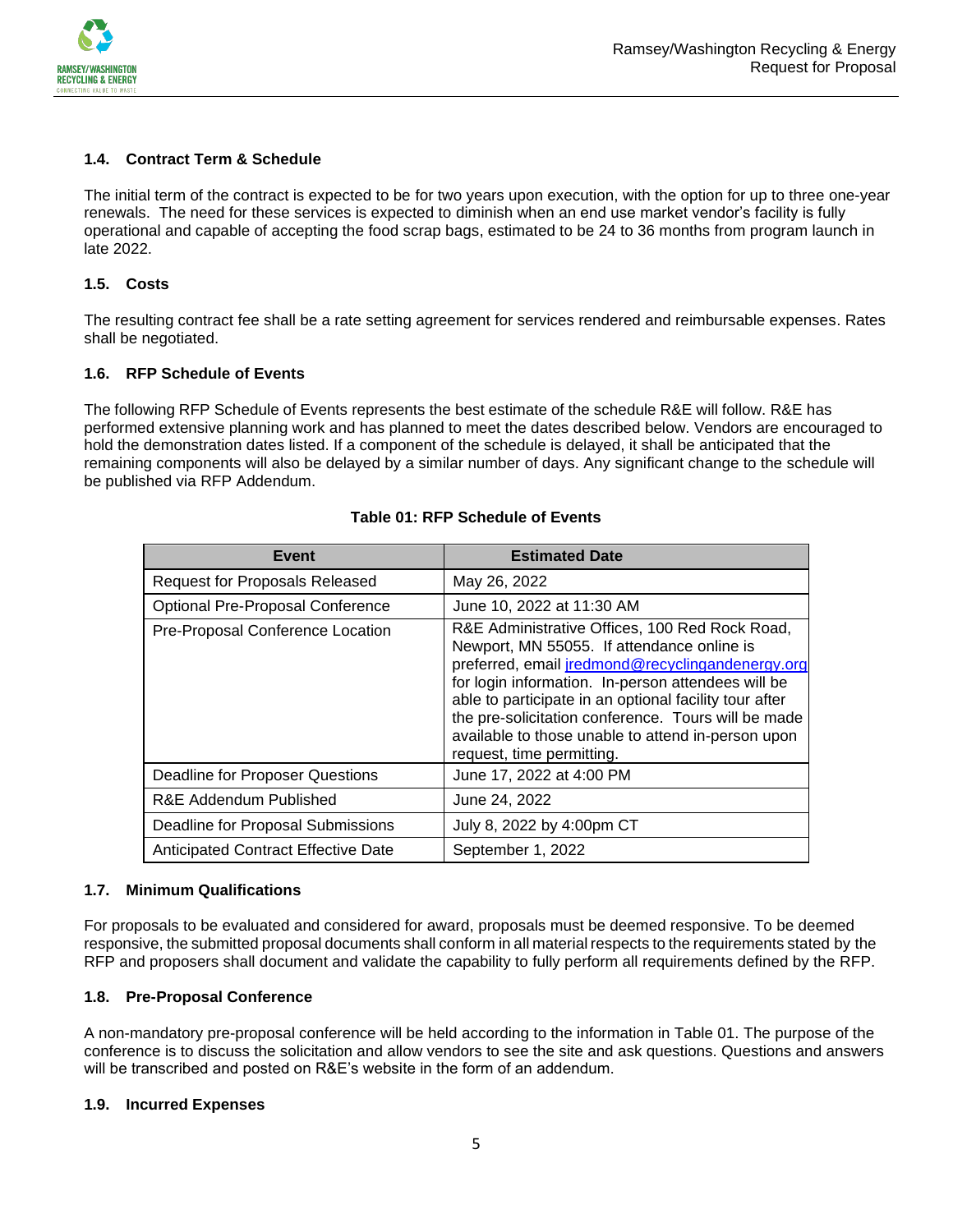

There is no express or implied obligation for R&E to reimburse responding firms for any expenses incurred in preparing solicitation responses to this Request for Proposal and R&E will not reimburse responding firms for these expenses, nor will R&E pay any subsequent costs associated with the provision of any additional information or presentation, or to procure a contract for these services.

### **1.10. Questions and Inquiries**

It shall be the responsibility of the Proposer to inquire about any portion of the RFP that is not fully understood and susceptible to more than one interpretation. Written inquiries are required. All questions concerning the RFP must reference the page number, section heading, and paragraph, if applicable. Questions may be submitted via email and Proposers shall insert "Composting Services Contractor RFP" in the subject line. Oral communications will not be accepted. The following table provides the primary contact information.

### **Table 02: Point of Contact**

| <b>Point of Contact</b>         |  |
|---------------------------------|--|
| James Redmond                   |  |
| jredmond@recyclingandenergy.org |  |

Questions and inquiries related to this RFP, including questions and inquiries related to technical issues are to be submitted in writing via email and directed to the Point of Contact using the contact information in Table 02 above. Proposers shall not contact any other R&E staff, Washington and Ramsey County Staff, or R&E Contractors with any questions or inquiries. Unauthorized contact with any personnel of R&E other than staff listed in Table 02, may be cause for rejection of the Proposer's response. The decision to reject a Proposal is solely that of R&E.

### **1.11. Clarification and Discussion of Proposals**

R&E may request clarifications and conduct discussions with any vendor who submits a solicitation response. Failure of a vendor to respond to such a request for additional information or clarification may result in rejection of the vendor's proposal.

### **1.12. Amendments and Addenda**

All clarifications and RFP revisions will be documented in an addendum and published to R&E's website, [http://morevaluelesstrash.com/. R](http://morevaluelesstrash.com/)&E will attempt to publish periodic addenda on a timely basis. Questions received less than ten days prior to the date for opening may not be answered.

Only questions and answers documented in an addendum shall be binding. Proposers shall acknowledge each addendum issued on the Solicitation Response Form (Attachment 1) which shall be signed and returned with Proposers' responses. R&E reserves the right to revise the RFP. Revisions shall be documented in an addendum and published to the R&E website.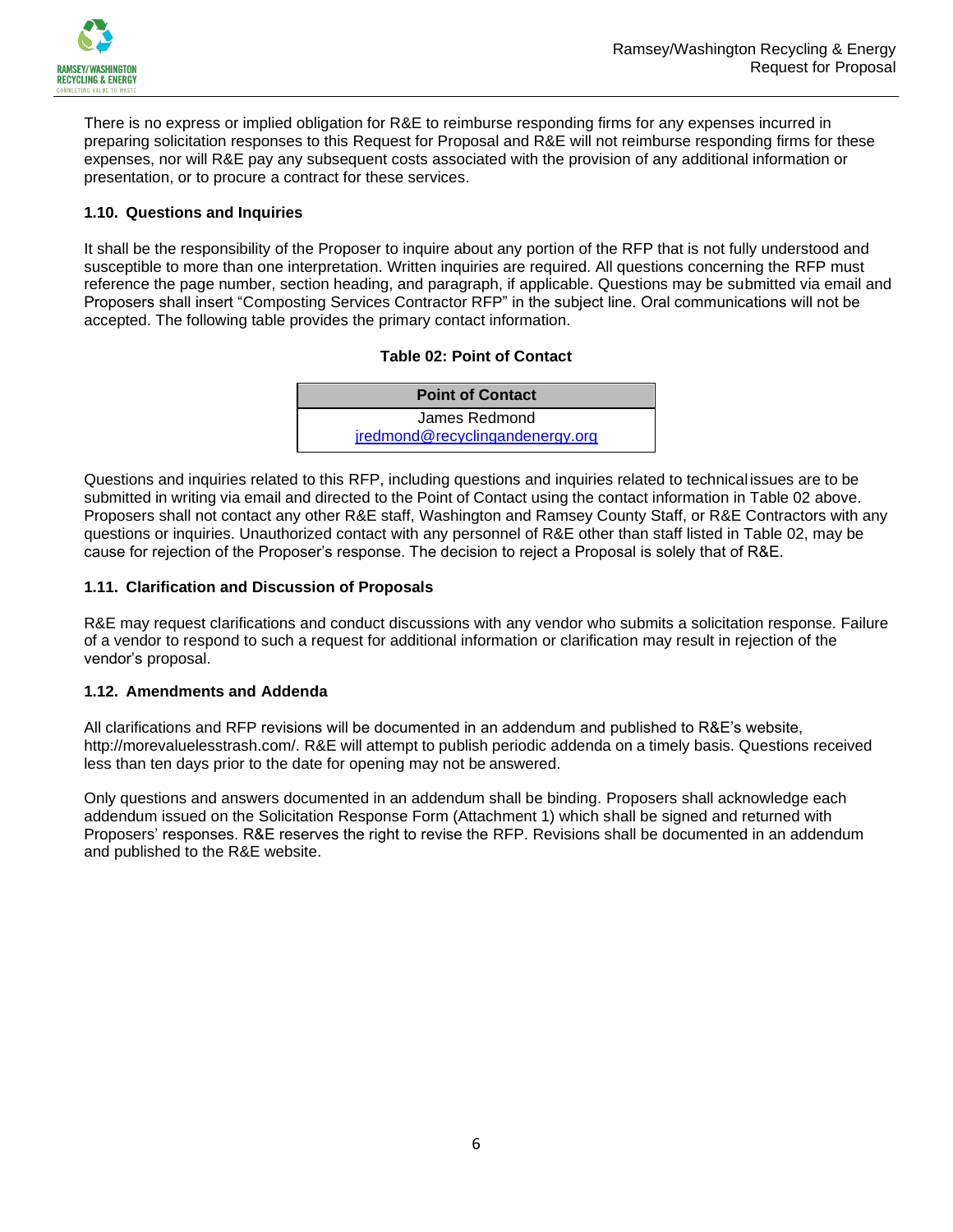

## **2.0 Instructions for Proposers**

### **2.1. Advertisement for Proposal/Public Notice**

R&E uses its website, [www.recyclingandenergy.org/vendors/](https://recyclingandenergy.org/vendors/) to release all competitive solicitations and associated addenda. Construction-related solicitations shall be published in R&E's official newspaper for three weeks. All other advertising or publishing requirements applicable to the purchase shall be published in R&E's official newspaper for at least two weeks. Public notice of the solicitations shall include a reasonable time to allow for receipt of solicitation responses.

### **2.2. Instructions for Proposers**

It will be the sole responsibility of the Proposer to submit its proposal to R&E before the closing deadline. Late proposals will not be considered and will be returned unopened to the Proposer.

R&E reserves the right to reject any or all proposals or parts of proposals, to accept part or all of proposals on the basis of considerations other than lowest cost, and to create a project of lesser or greater expense than described in this RFP or the respondent's reply based on the component prices submitted.

R&E reserves the right to cancel this RFP or to change its scope if it is considered to be in the best interest of R&E. R&E reserves the right to waive irregularities in the proposal content or to request supplemental information from Proposers.

Vendors must address all information specified by this RFP. All questions must be answered completely. R&E reserves the right to verify any information contained in the Vendor's RFP response and to request additional information after the RFP response has been received.

R&E may make such investigations as it deems necessary to determine the ability of the Vendor to furnish the services outlined herein, and the Vendor shall furnish to R&E all such information and data for this purpose as R&E may request. R&E reserves the right to reject any quote if the evidence submitted by or the investigation of such Vendor fails to satisfy R&E that such Vendor is properly qualified to carry out the obligations of the contract.

Marketing brochures included as part of the main body of the RFP response will not be considered. Such material must be submitted only as attachments and must not be used as a substitute for written responses. In case of any conflict between the content in the attachments and a vendor's answers in the body of the quote, the latter will prevail.

The deadline for proposal responses is established in Section 1.7, RFP Schedule of Events. Proposal responses received at R&E after this deadline will not be accepted and will be returned to Proposer. Late qualifications will not be opened and may be returned to the Offeror at the expense of the Offeror or destroyed if requested.

Contractors shall submit one original and 1 electronic copy of the solicitation response via mail or personal service to R&E. Oral solicitation responses will not be considered. Electronic copies shall be submitted as a PDF.

The mailing addresses for Proposals is contained in the following table.

### **Table 04: Proposal Mailing Address**

### **R&E Mailing Address**

Attn: James Redmond Ramsey/Washington Recycling & Energy 100 Red Rock Road Newport, MN 55055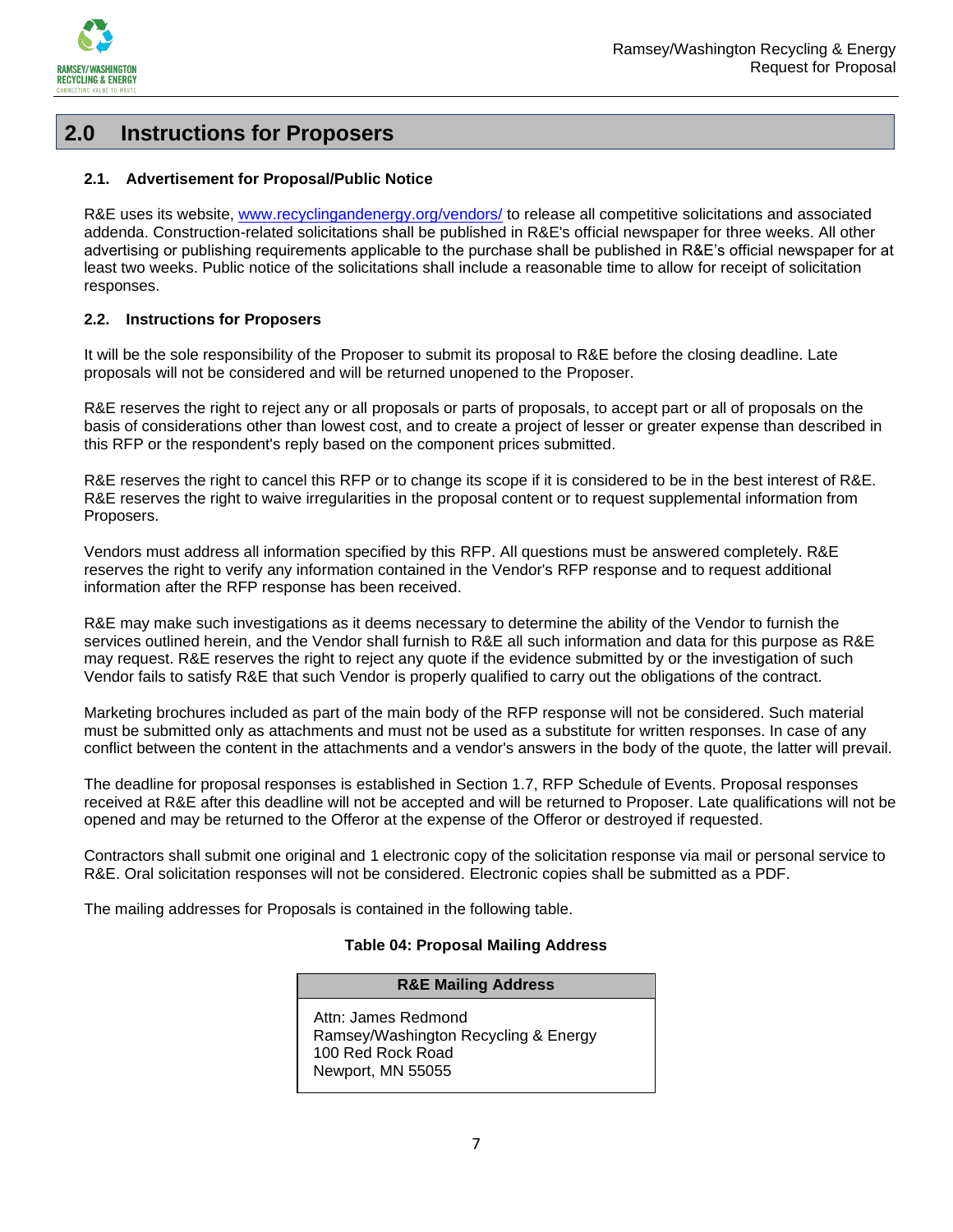

The following table contains the organization guidelines for Proposal responses.

### **Table 05: Proposal Checklist**

| <b>RFP</b><br><b>Attachment</b><br><b>Number</b> | <b>Proposal Section</b>                                               | <b>RFP</b><br><b>Section</b><br><b>Number</b> |
|--------------------------------------------------|-----------------------------------------------------------------------|-----------------------------------------------|
|                                                  | <b>Signed Cover Letter</b>                                            | 2.3                                           |
| Attachment 1                                     | Completed Proposal Response Form (attached)                           | 2.4                                           |
| Attachment 2                                     | Contractor Information and Reference Form (attached)                  | 2.5                                           |
|                                                  | Firm Introduction                                                     | 2.6                                           |
|                                                  | <b>Qualifications and Experience</b>                                  | 2.7                                           |
|                                                  | <b>Key Personnel Qualifications</b>                                   | 2.8                                           |
| Attachment 4                                     | Work Plan for Scope of Services                                       | 2.9                                           |
| Attachment 5                                     | Description of Contractor's Cost/Budget for Scope of Services         | 2.10                                          |
|                                                  | Exceptions to Terms and Conditions                                    | 2.11                                          |
| Attachment 3                                     | Application for Designation of Trade Secret Information<br>(attached) | 2.12                                          |

### **2.3. Cover Letter**

The first section of the Proposal should be the Cover Letter. The Cover Letter shall be signed by an authorized representative of the company such as the owner, partner, or in the case of a corporation, the President, Vice President, Secretary, or other corporate officer(s).

The Cover Letter must provide the following:

- i. Identification of the proposing company, including name, address and telephone number
- ii. Name, title, address, telephone and fax numbers, and email address of contact person during period of Proposal evaluation
- iii. A summary of the company's background and history
- iv. A summary of claims brought against the proposer, subcontractors, and proposed project team members during the past five years related to their goods and/or services, including the date, description of the claim, and the resolution of the claim, on company letterhead. Even if there have been no claims, a statement must be provided
- v. A brief summary of the Proposal contents
- vi. Signature of a person who is authorized to sign contracts for the company

The Cover Letter shall be printed on the company's letterhead.

A signature on the Cover Letter hereby provides R&E acknowledgement and acceptance of the "Conditions" and the execution of same during the discharge of any succeeding contract. It shall be clearly understood that by submitting a Proposal in response to this solicitation, a Proposer shall be deemed to have accepted all specifications, terms, and general conditions and requirements set forth in these specifications, terms, general conditions, and requirements unless otherwise clearly noted and explained in this RFP.

### **2.4. Proposal Response Form**

The second section of the Proposal should be a completed Solicitation Response Form - Attachment 1.

### **2.5. Contractor Information and Reference Form**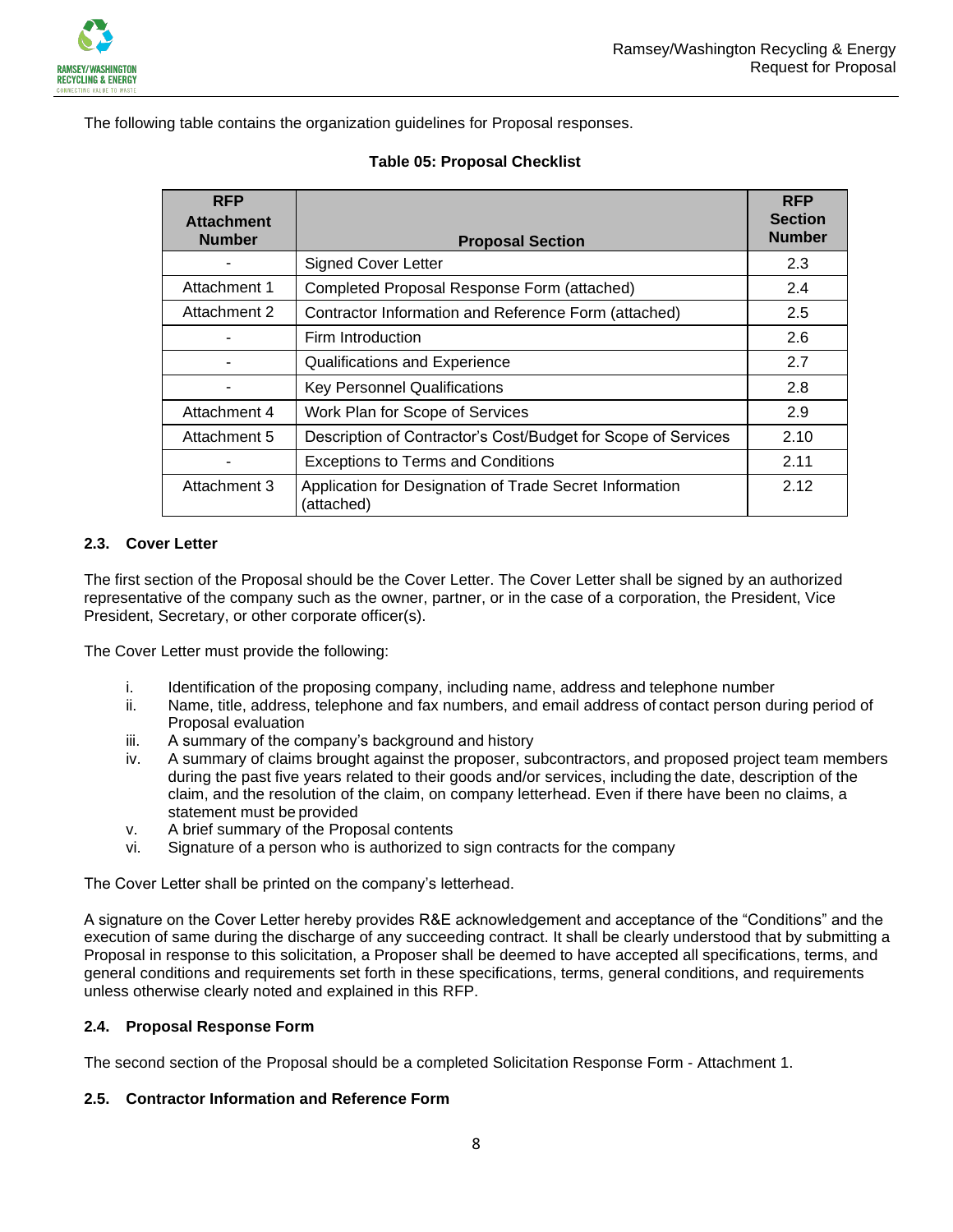

The third section of the Proposal should be a completed Contractor Information and Reference Form – Attachment 2.

### **2.6. Firm Introduction**

Provide a brief company history and organizational structure of the firm. Include an outline of previous and current projects which demonstrate the firm's qualifications to provide the scope of services as requested by this RFP.

### **2.7. Qualifications and Experience**

Contractor must provide a history of experience composting food scraps and volumes processed. The minimum required Qualifications and Experience is described in Attachment 4, attached hereto and incorporated by reference.

### **2.8. Key Personnel Qualifications**

A list of project staff, including short biographical summaries and a list of prior projects of similar scope for which the staff played the same or a similar role as proposed for R&E's project. Please include a resume for key staff involved.

### **2.9. Work Plan for Scope of Services**

The Contractor's proposal must demonstrate the Contractor's understanding of the program and scope of services as described herein. The Contractor's proposal must include:

a. A clear description of the approaches and processes to be used to complete the activities described in Section 4.0, Scope of Work.

### **2.10. Description of Contractor's Cost/Budget for Scope of Services**

The Contractor must provide a detailed budget estimate for proposed work plan on the price sheet included at Attachment 5, attached hereto and incorporated by reference.

### **2.11. Exceptions to Terms and Conditions**

The eighth section of the Proposal should include any exception the Proposer takes to the terms and conditions set forth in this RFP. Proposer should identify the areas where they feel the requested service or product is not available, deviates from the specific requests, or is deemed to be an unwise or unwarranted approach. The Proposer will describe exceptions to the RFP and identify their impact to R&E, including, but not limited to, workarounds, reductions in performance, capacity, flexibility, accuracy, and ultimately cost and value. R&E reserves the right to disallow exceptions it finds are not in the best interests of R&E. Any and all exceptions to the requirements of this RFP must be identified and fully explained in the submitted Proposal. It is R&E's intention to be made aware of any exceptions to terms or conditions prior to contract negotiations.

### **2.12. Application for Designation of Trade Secret Information**

The ninth section of the Proposal should be a completed Application for Designation of Trade Secret Information – Attachment 3, if applicable.

The solicitation response shall not be contingent on R&E accepting the contractor's claim that certain data is Trade Secret Information within the meaning of Minnesota Statute Section 13.37, subd. 1(b)

R&E review of data identified as Trade Secret Information will not occur unless and until such time as an appropriate request for the data is made by a third party

At such time as an appropriate request for data identified in a response as Trade Secret Information is made, R&E will provide the responder with notice of the request for the Trade Secret Information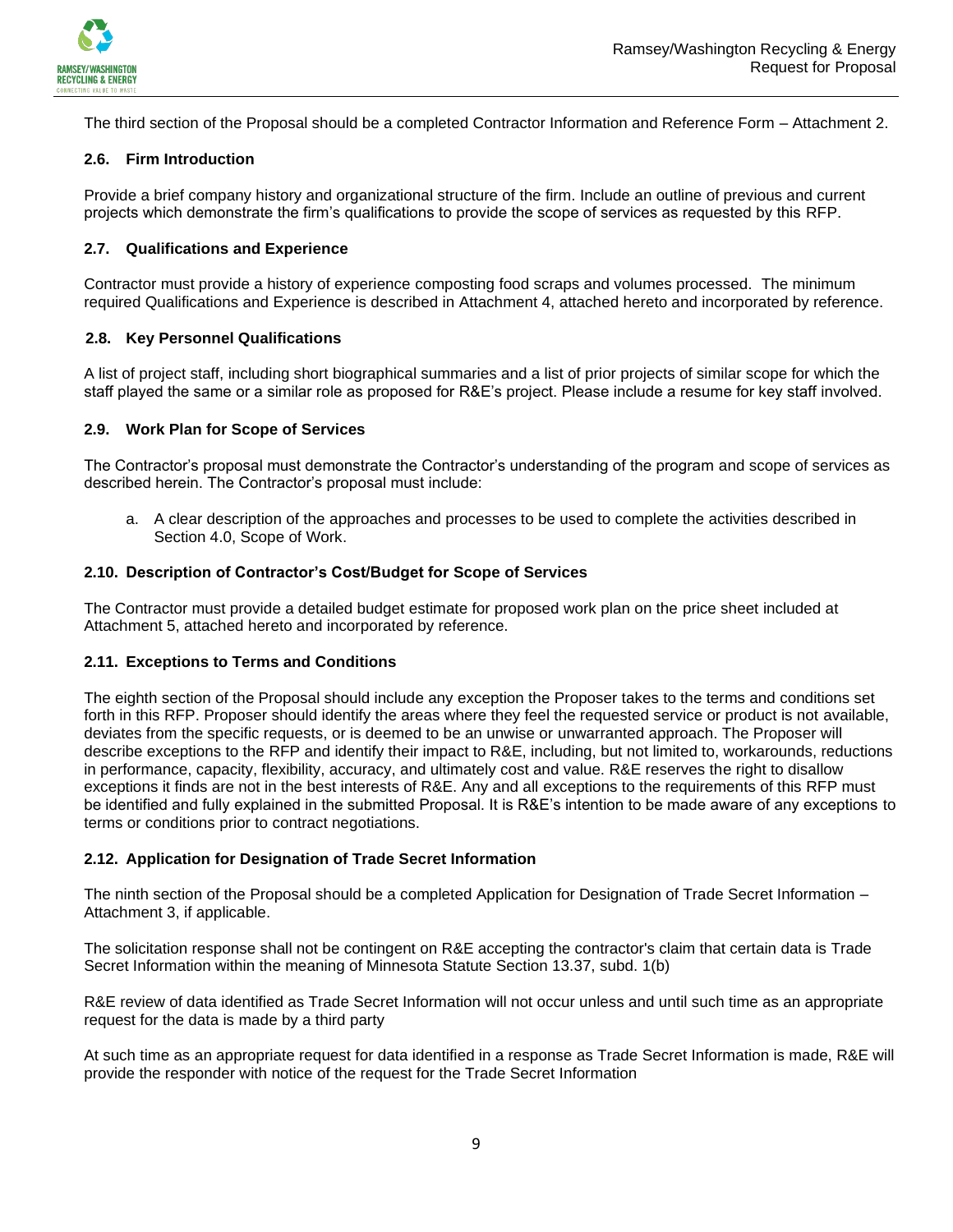

## **3.0 General Solicitation Standard Terms and Conditions**

### **3.1 Evaluation**

Evaluation of the solicitation responses will be conducted by R&E staff, County staff, and selected partners. The following will be considered:

- 1. Contractor Qualifications
	- a. The proposer's experience and qualifications in providing similar services
- 2. Demonstrated Understanding and Proposed Approach
	- a. Completeness and clarity of response
		- b. Clear understanding of R&E's goals and needs
		- c. Clear understanding of work tasks
		- d. Ability to complete projects in a timely manner
- 3. Cost Allocation
- 4. References

R&E reserves the right to consider any additional information gathered by R&E or submitted by the Vendor to evaluate the submitted quote.

After completing the evaluation phase of the process, R&E will enter into financial negotiations. The final selection will be based on the satisfactory outcome of these negotiations. The award shall be made to the responsible Vendor whose quote is determined, at R&E's sole discretion, to be the most advantageous to R&E. The lowest cost will not be the sole determining factor. After the contract has been awarded, R&E will notify the quote submitters of the outcome.

### **3.2 Notice of Intent Award**

The following must be submitted in response to the Notice of Intent to Award within 10 business days:

- W-9
- Certificate of Insurance

Successful proposers are advised not to begin work or enter into subcontracts relating to the project until both the successful proposer and the R&E sign the contract.

### **3.3 Negotiations and Contract Execution**

The R&E reserves the right to negotiate the final terms and conditions of the contract to be executed. In the event R&E and the vendor are unable to agree upon all contract provisions, R&E reserves the right to cease negotiations, and to move on to select another vendor, or to reject all Proposals.

### **3.4 Contracting Ethics**

- 1) It is a breach of ethical standards for any person to offer, give, or agree to give any R&E official, employee, agent or volunteer, or by R&E Policy, for any R&E employee, or Committees, Commissions, and Boards person to solicit, demand, accept, or agree to accept from another person or agency, a gratuity or an offer of employment whenever a reasonable prudent person would conclude that such consideration was motivated by an individual, group, or corporate desire to obtain special, preferential, or more favorable treatment than is normally accorded the general public.
- 2) The Vendor shall not assign any interest in this contract and shall not transfer any interest in the same without the prior written consent of R&E.
- 3) The Vendor shall not accept any private client or project that may place it in ethical conflict during its representation of the R&E.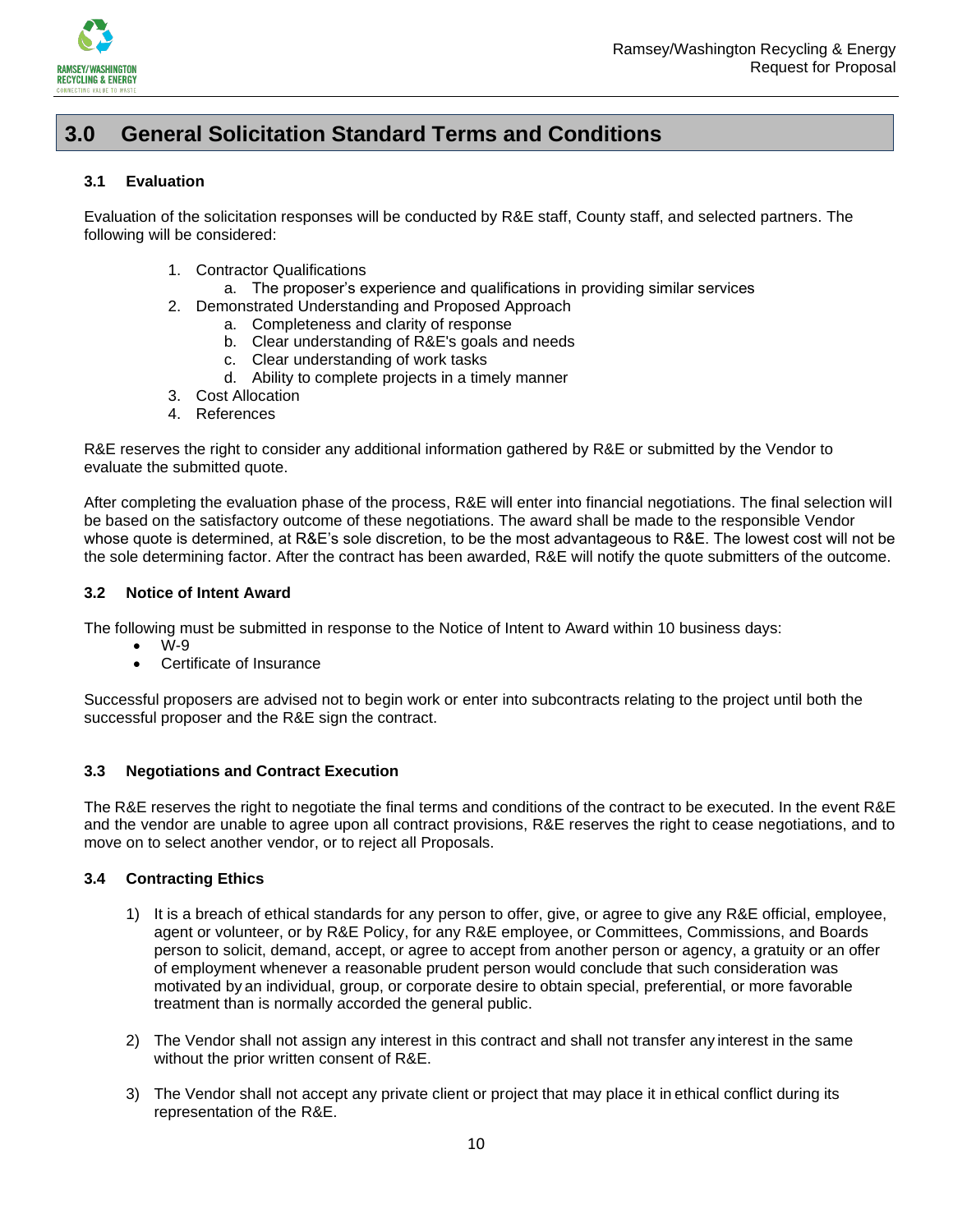

### **3.5 No Obligation, Right of Rejection, and Multiple Award**

The inquiry made through this RFP implies no obligation on the part of R&E.

The R&E reserves the right to reject any proposal, in whole or in part. Proposals received from debarred or suspended vendors will be rejected. R&E may reject any proposal that is not responsive to all of the material and substantial terms, conditions, and performance requirements of this RFP.

R&E further reserves the right to award all, part, or none of the services included in this RFP or a Proposer's proposal. In addition, R&E reserves the right to make one or more awards to competing Proposers for subsets of functionality as a result of this RFP.

R&E reserves the right not to contract with any Vendor. If R&E decides to contract, R&E will contract with the Vendor whose response best meets the needs of R&E. R&E reserves the right to contract with other than the lowest priced quote.

R&E reserves the right to reject any proposal determined to be non-responsive. R&E also reserves the right to refrain from making an award if it determines it to be in its best interest.

If only one solicitation response is received, an award may be made to the single Contractor if R&E finds, in its sole discretion, that the price submitted is fair and reasonable, and that either other Contractors had reasonable opportunity to respond, or there is not adequate time for re-solicitation.

### **3.6 Proposer's Certification**

By signature on the Proposal, the proposer certifies that it complies with:

- **3.6.1** The laws of the State of Minnesota and is licensed to conduct business in the State of Minnesota;
- **3.6.2** All applicable local, state and federal laws, codes and regulations;
- **3.6.3** All terms, conditions, and requirements set forth in this RFP;
- **3.6.4** A condition that the proposal submitted was independently arrived at, without collusion; and,
- **3.6.5** A condition that the offer will remain open and valid for the period indicated in this solicitation; and any condition that the firm and/or any individuals working on the contract do not have a possible conflict of interest.

If any proposer fails to comply with the provisions stated in this paragraph, R&E reserves the right to reject the proposal, terminate the contract, or consider the proposer in default.

### **3.7 Amendment/Withdrawal of Proposals**

Proposers may amend or withdraw proposals prior to the deadline set for receipt of proposals. No amendments will be accepted after the deadline unless they are in response to a request of R&E. After the deadline, proposers may make a written request to withdraw proposals and provide evidence that a substantial mistake has been made. R&E may permit withdrawal of the proposal upon verifying that a substantial mistake has been made.

### **3.8 Clarification of Proposals**

In order to determine if a Proposal is reasonably susceptible for award, communications by the Point of Contact identified in Table 02 or the proposal Evaluation Committee are permitted with any proposer to clarify uncertainties or eliminate confusion concerning the contents of a proposal and determine responsiveness to the RFP requirements. Clarifications may not result in a material or substantive change to the Proposal. The initial evaluation may be adjusted because of a clarification under this section.

### **3.9 Rights to Submitted Material**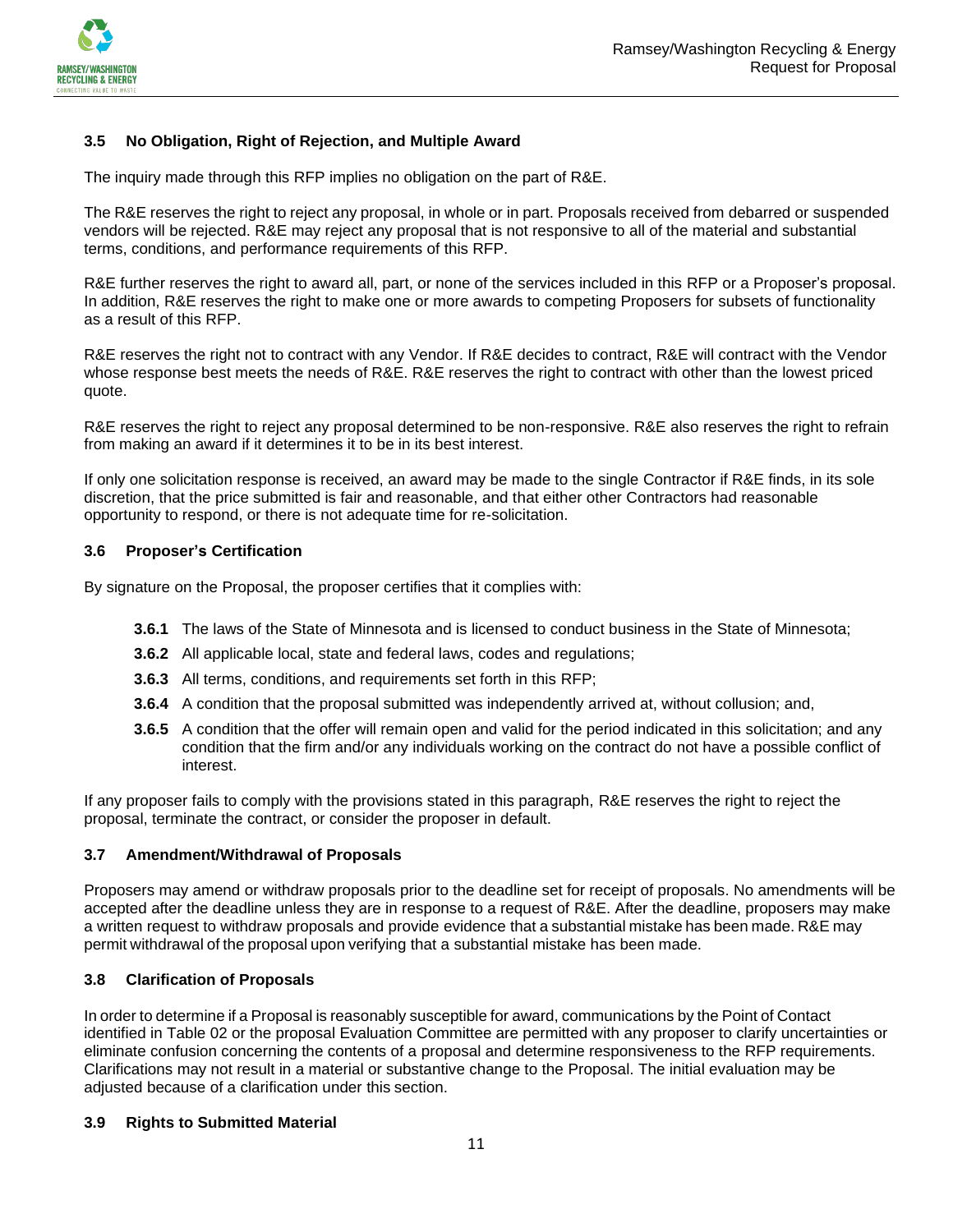

It shall be understood that all proposals, responses, inquiries, or correspondence relating to or in reference to this RFP, and all reports, charts and Proposal or referencing information submitted in response to this RFP, shall become the property of R&E, and will not be returned. R&E will use discretion with regard to disclosure of proprietary information contained in any response but cannot guarantee information will not be made public. As a government entity, R&E is subject to making records available for disclosure.

### **3.10 Contract Negotiation**

If contract negotiations are commenced, R&E anticipates conducting negotiations remotely through electronic communications and teleconferences, beginning on a date and time to be determined.

If contract negotiations are held in person, they will be held at R&E offices, and the offeror will be responsible for all costs including its travel and per diem expenses.

### **3.11 Failure to Negotiate**

If the selected proposer:

- 1. Fails to provide the information required to begin negotiations in a timely manner;
- 2. Fails to negotiate in good faith;
- 3. Indicates it cannot perform the contract within the budgeted funds available for the project; or,
- 4. If the proposer and R&E, after a good-faith effort, cannot come to terms; then

R&E may terminate negotiations with the proposer initially selected and commence negotiations with the next highestranked proposer. At any point in the negotiation process, R&E may, at is sole discretion, terminate negotiations with any or all proposers.

#### **3.12 Non-Collusion Statement**

Proposers shall complete and sign the non-collusion statement and include it with their proposal.

Contractors shall not enter into an agreement, participate in any collusion, or otherwise take any action in restraint of free competition in connection with this solicitation or any contract which may result from its acceptance, including actions involving other contractors, competitors, R&E staff, R&E Board Members, Ramsey County, or Washington County staff. Evidence of such activity will result in rejection of the solicitation response.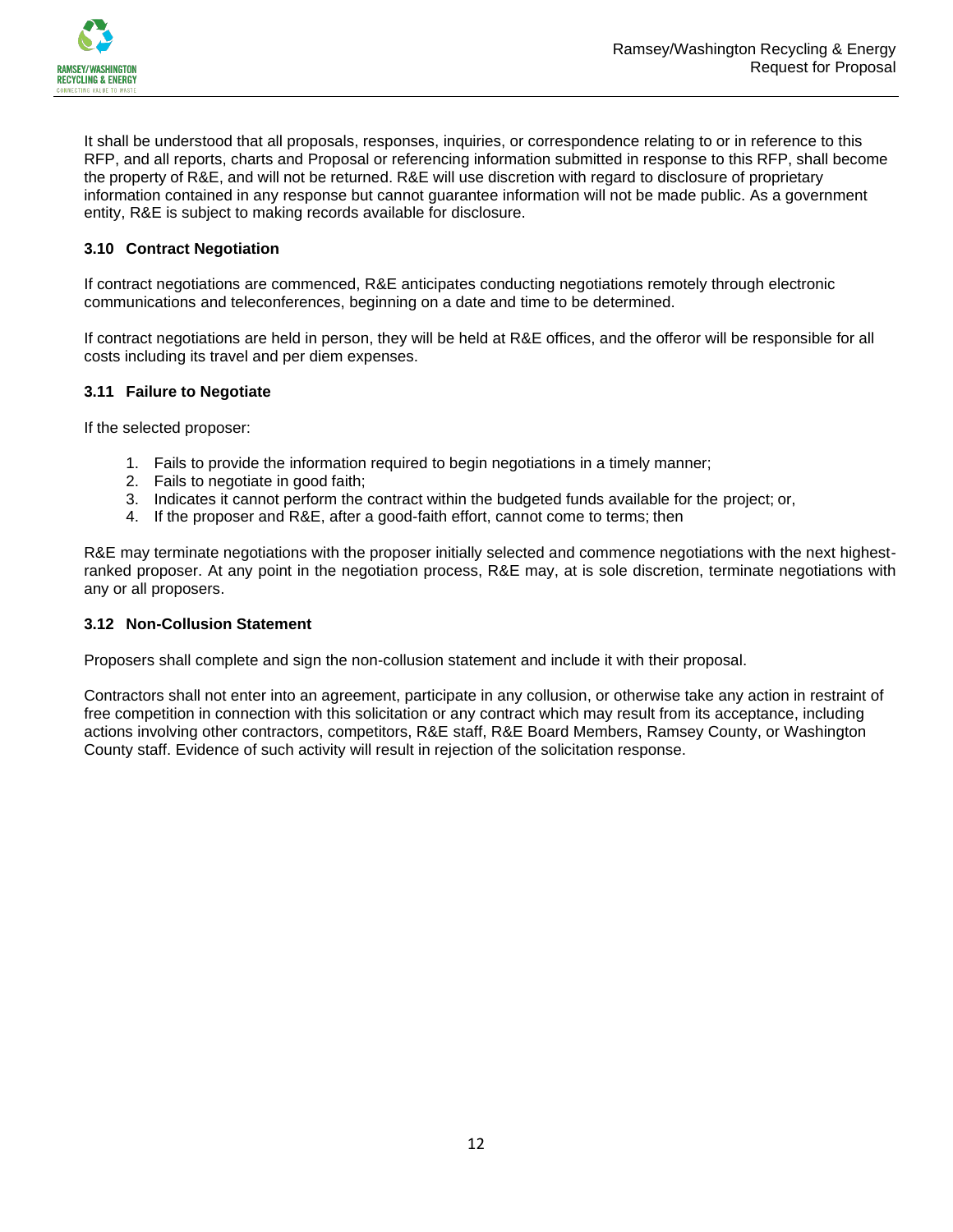

## **4.0 Scope of Work**

A detailed Scope of Work is included as **Attachment 4**, attached hereto and incorporated by reference.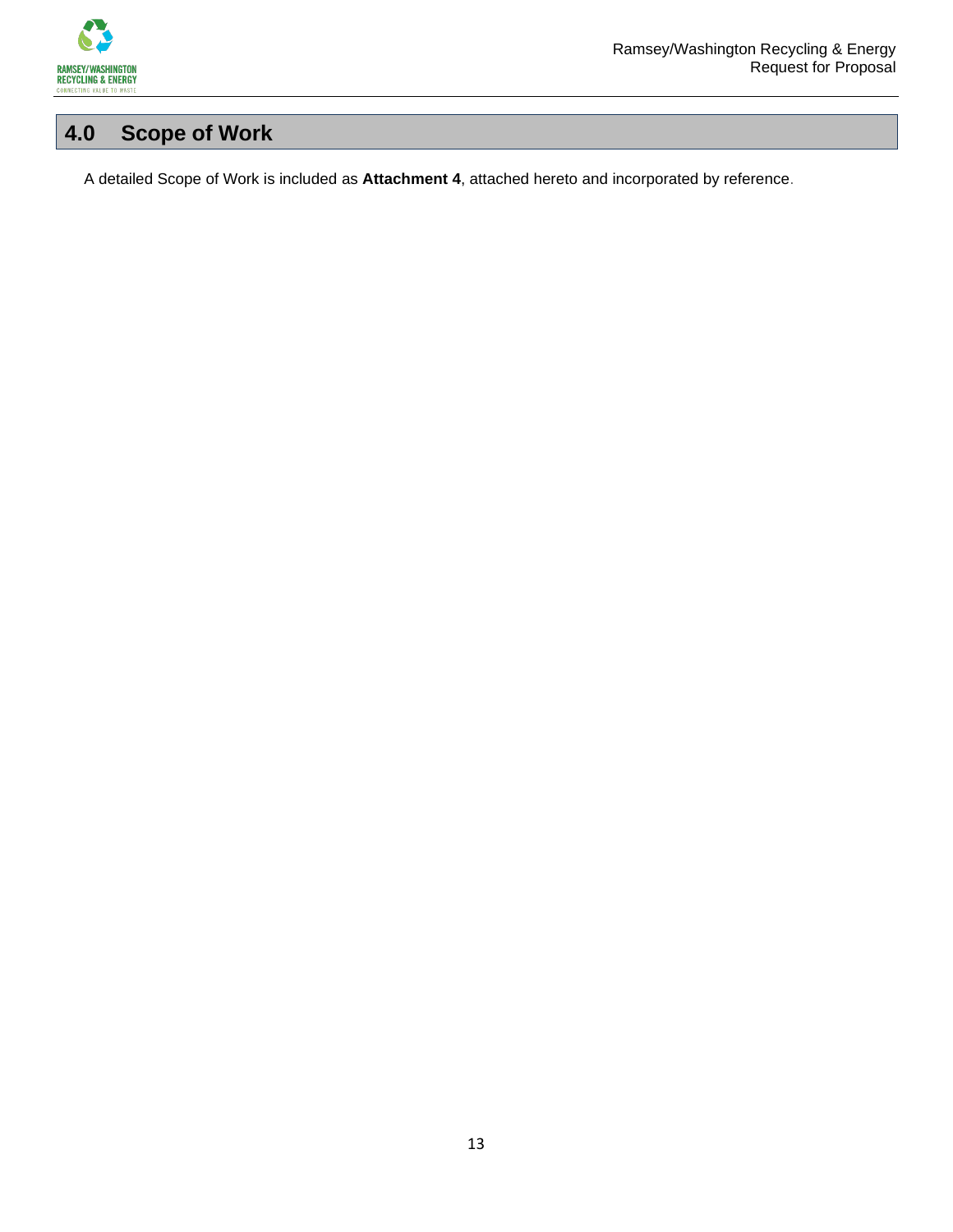

## **5.0 General Agreement/Contract Terms and Conditions**

### **5.1 Contract Term**

The contract term is expected to be upon execution for two years, with the possibility of three one-year renewals.

### **5.2 Contract Pricing**

### **5.2.1 Costs**

The resulting contract shall be a rate setting agreement upon approved work schedule and budget.

### **5.2.2 Application of Payments**

Contractor may submit an invoice monthly. Payment shall be made within 35 days following the receipt of an invoice and verification of the charges, as determined by R&E.

**5.2.3** Payment of interest and disputes regarding payment shall be governed by the provisions of Minnesota Statutes §471.425.

### **5.3 Contract Approval**

This RFP does not, by itself, obligate R&E to award a contract. R&E's obligation will commence following R&E's approval of a contract. Upon written notice to the vendor, R&E may set a different starting date for the contract. R&E will not be responsible for any work done by the vendor, even work done in good faith, if it occurs prior to the contract start date set by R&E.

### **5.4 Contract Dispute**

In the event of contract dispute, dispute proceedings will be held in the State of Minnesota. Mediation will be a mandatory first step in the event of a dispute, prior to any legal action as set forth in the contract.

### **5.5 Possession of Firearms on R&E Premises**

Unless specifically required by the terms of this contract, no provider of services pursuant to this contract, including but not limited to employees, agents or subcontractors of the (Vendor or Contractor, depending upon which term is used) shall carry or possess a firearm on R&E premises or while acting on behalf of R&E pursuant to the terms of this agreement. Violation of this provision shall be considered a substantial breach of the Agreement; and, in addition to any other remedy available to R&E under law or equity. Violation of this provision is grounds for immediate suspension ortermination of this contract.

### **5.6 Indemnification and Hold Harmless**

The Vendor does hereby agree that it will defend, indemnify, and hold harmless R&E, its agents, officers and employees against any and all liability, loss, damages, costs and expenses which R&E Board, its officers or employees may hereafter sustain, incur or be required to arising out of the negligent or willful acts or omissions or intentional acts of the Vendor, its agents, officers or employees or independent contractors in the performance of this Agreement.

### **5.7 Insurance Requirements**

The proposer and its subcontractors or independent contractors agree that in order to protect itself, as well as R&E Board under the indemnity provisions set forth above, it will at all times during the term of this Agreement, keep in force the following insurance protection with the minimum limits specified:

• Commercial general liability of no less than \$500,000 per claim, \$2,000,000 per occurrence, \$2,000,000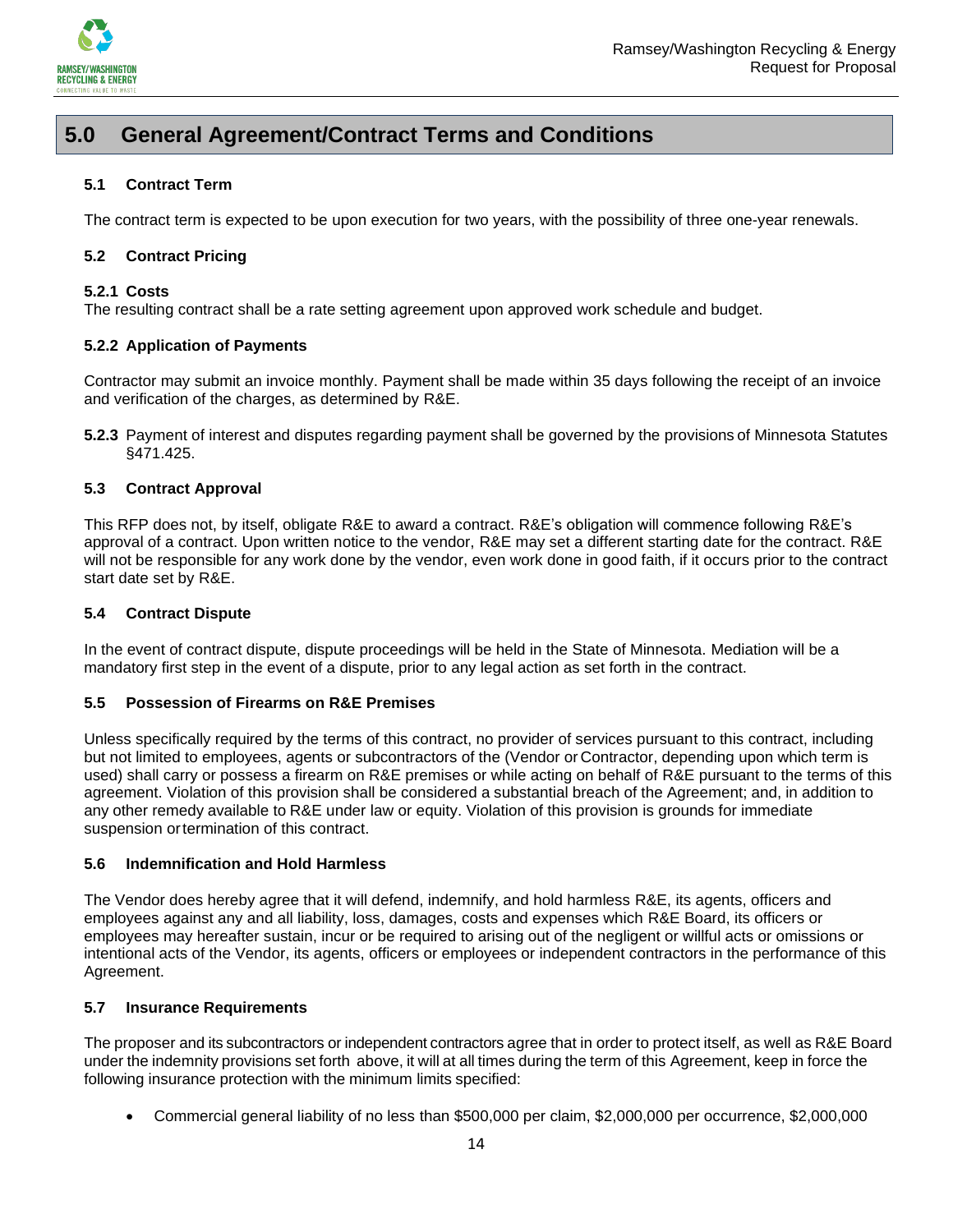

general aggregate, \$2,000,000 products/completed operations total limit, \$2,000,000 personal injury and advertising liability. R&E Board shall be added to the policy as additional insured on a primary and noncontributory basis with respect to the ongoing and completed operations of the proposer providing coverage at least as broad as ISO forms CG 2010 and CG 2037. Waiver of subrogation is required.

- Network Security / Privacy Liability on a claims-made basis to include coverage for:
	- o computer or network systems attacks
	- o denial or loss of service
	- o introduction, implantation, or spread of malicious software code
	- o unauthorized Access and use of computer systems
	- o privacy liability
	- o breach response coverage
- Liability coverages should have a minimum of \$2 million limit and in the annual aggregate. o Breach response sublimits of at least 50% of the liability limit.
- Commercial Automobile Liability coverage with combined single limits of not less than \$1,000,000. R&E Board shall be added to the policy as additional insured on a primary and non-contributory basis. Waiver of subrogation is required.
- Workers' Compensation as required by Minnesota Law. Employer's liability with limits of \$500,000/\$500,000/\$500,000. Waiver of subrogation is required.

The above policies shall contain a clause or endorsement that waives the right of subrogation against R&E Board

Prior to the effective date of this Agreement, the proposer will furnish R&E with a current and valid proof of insurance certificate indicating insurance coverage in the amounts required by this agreement. This certificate of insurance shall be on file with R&E throughout the term of the agreement. As a condition subsequent to this agreement, the proposer shall insure that the certificate of insurance provided to R&E will at all times be current. The parties agree that failure by the proposer to maintain a current certificate of insurance with R&E shall be a substantial breach of the contract and payments on the contract shall be withheld by R&E until a certificate of insurance showing current insurance coverage in amounts required by the contract is provided to R&E.

Any policy obtained and maintained under this clause shall provide that it shall not be cancelled, materially changed, or not renewed without thirty days' notice thereof to R&E. Ten (10) day notice for cancellation due to non-payment of premium is required.

### **5.8 Termination**

R&E may immediately terminate this Agreement if any proceeding or other action is filed by or against the Contractor seeking reorganization, liquidation, dissolution, or insolvency of the Contractor under any law relating to bankruptcy, insolvency or relief of debtors. The Contractor shall notify R&E upon the commencement of such proceedings or other action.

If the Contractor violates any material terms or conditions of this Agreement R&E may, without prejudice to any right or remedy, give the Contractor, and its surety, if any, thirty (30) calendar days' written notice of its intent to terminate this Agreement, specifying the asserted breach. If the Contractor fails to cure the deficiency within the thirty (30) day cure period, this Agreement shall terminate upon expiration of the cure period.

R&E may terminate this Agreement without cause upon giving at least thirty (30) calendar days' written notice thereof to the Contractor. In such event, the Contractor shall be entitled to receive compensation for services provided in compliance with the provisions of this Agreement, up to and including the effective date of termination.

### **5.9 Merger**

It is understood and agreed that the entire agreement of the parties is contained herein and this Agreement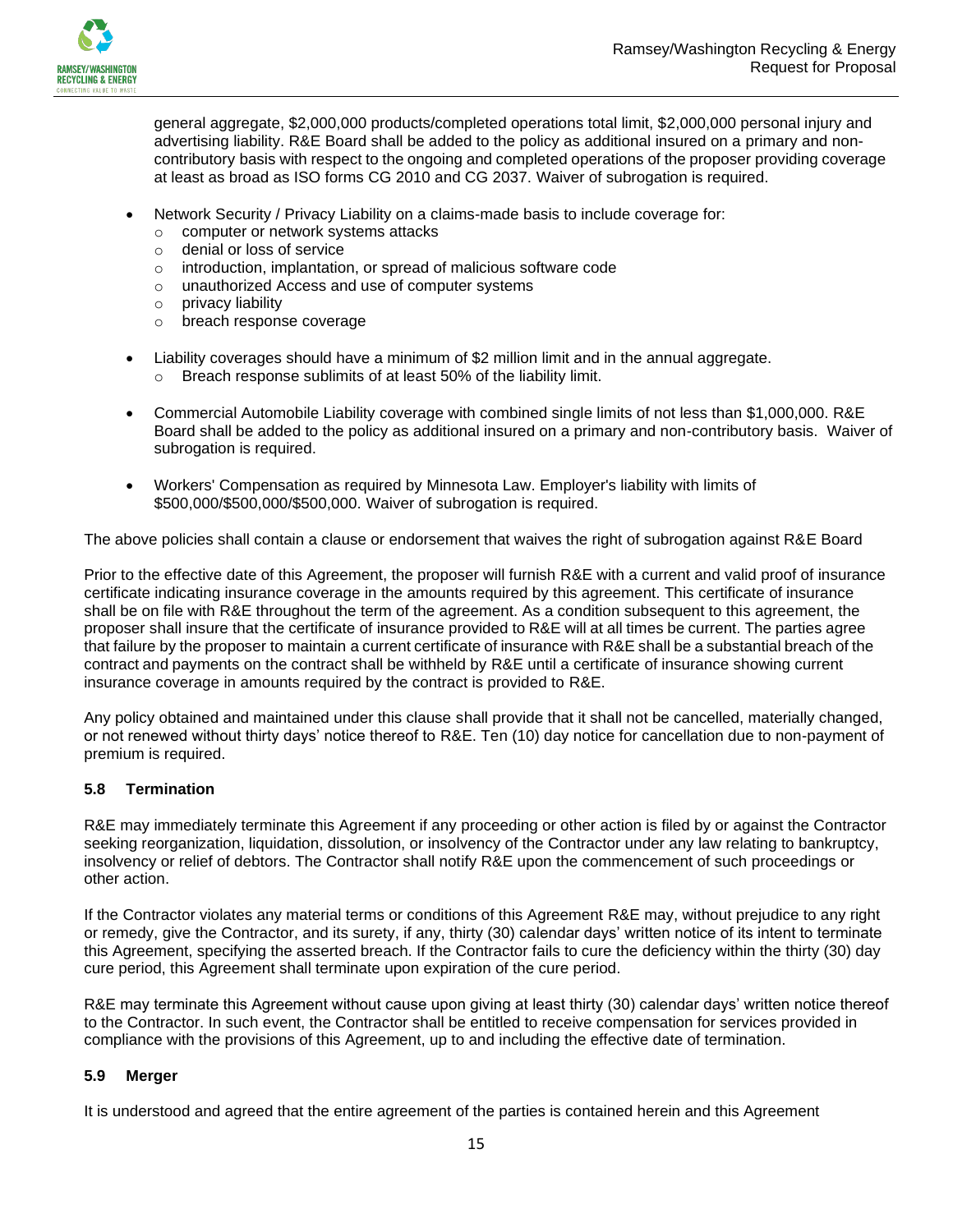

supersedes all oral agreements and negotiations between the parties relating to this subject matter. All items referred to in this Agreement are incorporated or attached and deemed to be a part of the Agreement.

### **5.10 Conflict of Interest**

Proposer shall at all times observe and comply with all Federal, State and local laws, ordinances and regulations including all amendments and revisions thereto, which in any manner affect Proposer or the services and/or items to be provided, specifically and not limited to any laws relating to conflicts of interest. Failure to comply with any applicable laws, including the provisions of the Act, may result in: i) the forfeiture by Proposer of all benefits of the Contract; ii) the retainage by R&E of all services performed by Proposer and iii) the recovery by R&E of all consideration, or the value of all consideration, paid to Proposer pursuant to any awarded contract.

### **5.11 Pending and Recent Litigation**

Proposers must disclose any pending or recent litigation they are involved in as a company. Recent is defined as the past five years. Information provided should include the timeline of the litigation history, the subject of the litigation, and the current status of the litigation. Proposals must also disclose any pending litigation of any third- party partners in the proposal.

### **5.12 Contract Modifications**

Any material alteration, modification or variation shall be reduced to writing as an amendment and signed by the parties. Any alteration, modification or variation deemed not to be material by agreement of R&E and the Contractor shall not require written approval.

### **5.13 Contractor Debarment, Suspension, and Responsibility**

Federal Regulation 45 CFR 92.35 prohibits R&E from purchasing goods or services with federal money from vendors who have been suspended or debarred by the federal government. Similarly, Minnesota Statutes, Section 16C.03, subdivision 2, provides the Commissioner of Administration with the authority to debar and suspend vendors who seek to contract with R&E. Vendors may be suspended or debarred when it is determined through a duly authorized hearing process, that they have abused the public trust in a serious manner.

### **5.14 Performance**

All services performed by the Vendor pursuant to this Agreement shall be performed to the satisfaction of R&E, as determined at the sole discretion of its authorized representative, and in accord with all applicable federal, state, and local laws, ordinances, rules and regulations. Services not performed in accordance with the terms and conditions of RFP and contract shall be considered a material breach and shall be cause for immediate termination by R&E. The Vendor shall not receive payment for work found by R&E to be unsatisfactory, or performed in violation of federal, state, or local law, ordinance, rule or regulation. In the event of work found by R&E to be unsatisfactory, R&E shall provide Vendor with written notice describing the work found to be unsatisfactory in any reasonable respect and thirty (30) days to correct the unsatisfactory service performed. Vendor shall work with R&E to correct the unsatisfactory service to R&E's mutual satisfaction within thirty (30) days of said notice. If service is not corrected to the satisfaction of R&E, it shall be considered a material breach and shall be cause for be immediate termination by R&E.

### **5.15 Non-Discrimination Clause**

During the performance of this Agreement, the Contractor will not discriminate against any employee or applicant for employment because of race, color, creed, religion, ancestry, national origin, sex, sexual orientation, disability, age, marital status, or status with regard to public assistance. The Contractor will take affirmative action to ensure that all employment practices are free of such discrimination. Such employment practices include, but are not limited to, the following: hiring, upgrading, demotion, transfer, recruitment or recruitment advertising, layoff, termination, rates of pay or other forms of compensation, and selection for training, including apprenticeship.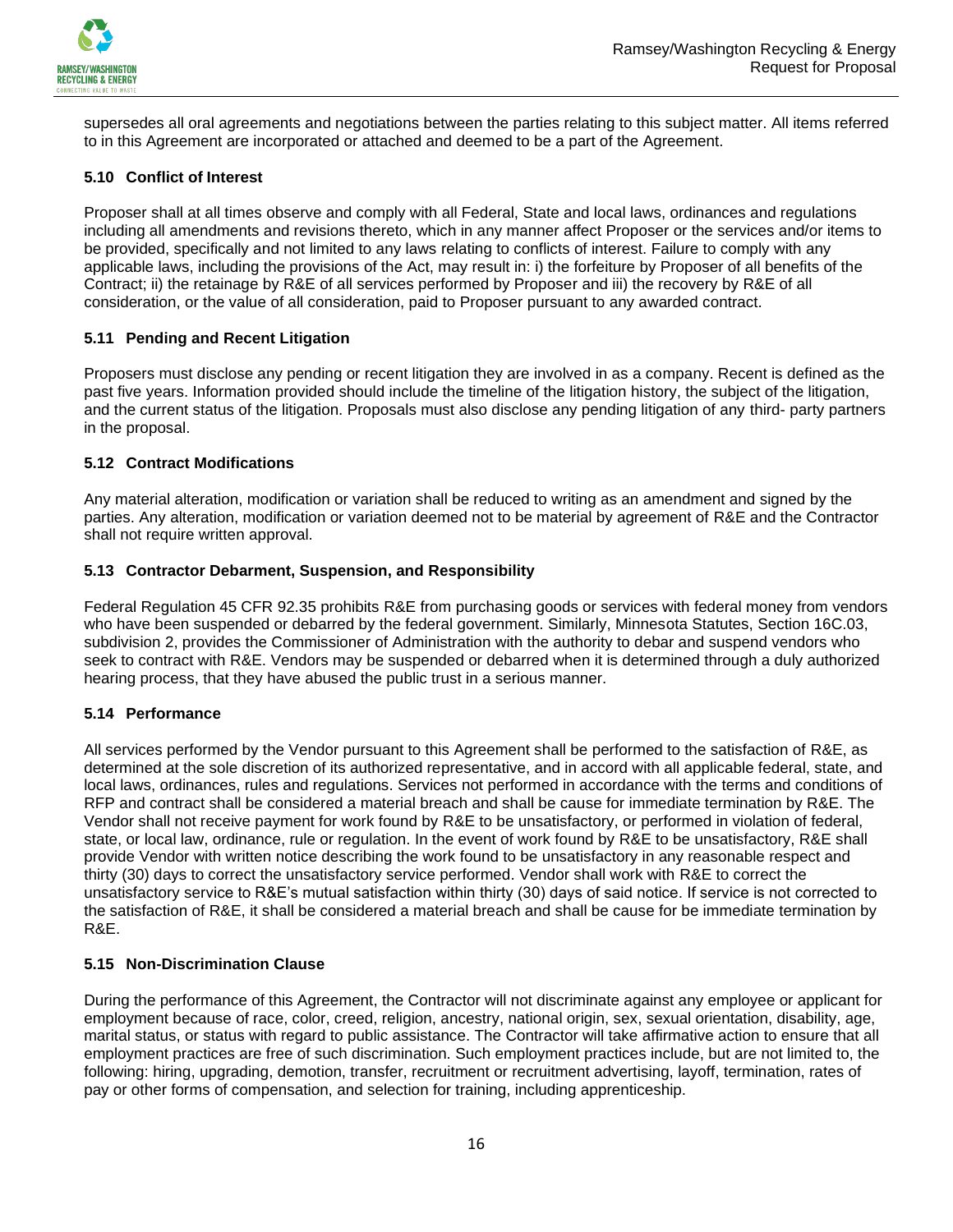

The Contractor agrees to comply with the nondiscrimination provision set forth in Minnesota Statute 181.59. The Contractors failure to comply with section 181.59 may result in cancellation or termination of the agreement, and all money due or to become due under the contract may be forfeited for a second or any subsequent violation of the terms or conditions of this contract.

### **5.16 Compliance with Law**

The Contractor will comply with all applicable local, state, and Federal laws, ordinances and regulations in the performance of the Agreement. The contract, amendments, and supplements will comply with and be governed by all laws of the State of Minnesota. Any violation shall constitute a material breach of the executed Agreement. All actions brought under this agreement shall be brought exclusively in Minnesota State Courts of competent jurisdiction with venue in R&E.

### **5.17 Force Majeure**

Neither Party shall be in default by reason of any failure in performance of the contract if such failure arises out of causes beyond their reasonable control and without the fault or negligence of said Party including, unforeseeable acts of nature; terrorism or other acts of public enemy; war and epidemics or quarantine restrictions.

If either Party is delayed at any time in the progress of the work governed by the contract by force majeure, the delayed Party shall notify the other Party in writing of such delay, as soon as is practical, of the commencement thereof and shall specify the causes of such delay in the notice. The notice shall be hand-delivered or mailed certified-return receipt and shall make a specific reference to this provision. The delayed Party shall cause such delay to cease as soon as practicable and shall notify the other party in writing when it has done so. The time of completion shall be extended by contract modification for a period of time equal to the time that results or effects of such delay prevent the delayed Party from performing in accordance with this contract.

### **5.18 Policy Compliance**

The Proposer shall, as a condition of being awarded this Agreement, to require each of its agents, officers and employees to abide by R&E's policies prohibiting sexual harassment, firearms and smoking, as well as all other reasonable work rules, safety rules or policies regulating the conduct of persons on R&E property at all times while performing duties pursuant to this Agreement. The Proposer agrees and understands that a violation of any of these policies or rules constitutes a breach of the Agreement and sufficient grounds for immediate termination of the Agreement by R&E.

### **5.19 Public Information**

It shall be understood that all Proposals, responses, inquiries or correspondence relating to or in reference to this RFP, and all reports, charts and Proposal or referencing information submitted in response to this RFP shall become the property of R&E and will not be returned. R&E will use discretion with regard to disclosure of proprietary information contained in any response, but cannot guarantee information will not be made public. As a governmental entity, R&E is subject to making records available for disclosure pursuant to applicable public record disclosure laws, and Proposers, including the Proposer ultimately awarded the contract, shall cooperate in complying with such public disclosure laws at no additional cost to R&E. In the event any Proposer designates materials within its RFP response confidential and/or proprietary and therefore not subject to release pursuant to public record disclosure laws, and if R&E, its employees, and/or its officials are then named in or subjected to legal action based on its refusal to disclose such materials designated confidential and/or proprietary by the Proposer, Proposer agrees to indemnify, hold harmless, and defend R&E in any such action brought against it regarding R&E's refusal to release such Proposerdesignated materials pursuant to a public records request.

### **5.20 Audits, Reports, Records and Monitoring Procedures/Records Availability & Retention**

Pursuant to Minn. Stat. section 16C.05 subd. 5, the proposer will:

• Maintain records which reflect all revenues, costs incurred and services provided in the performance of this Agreement.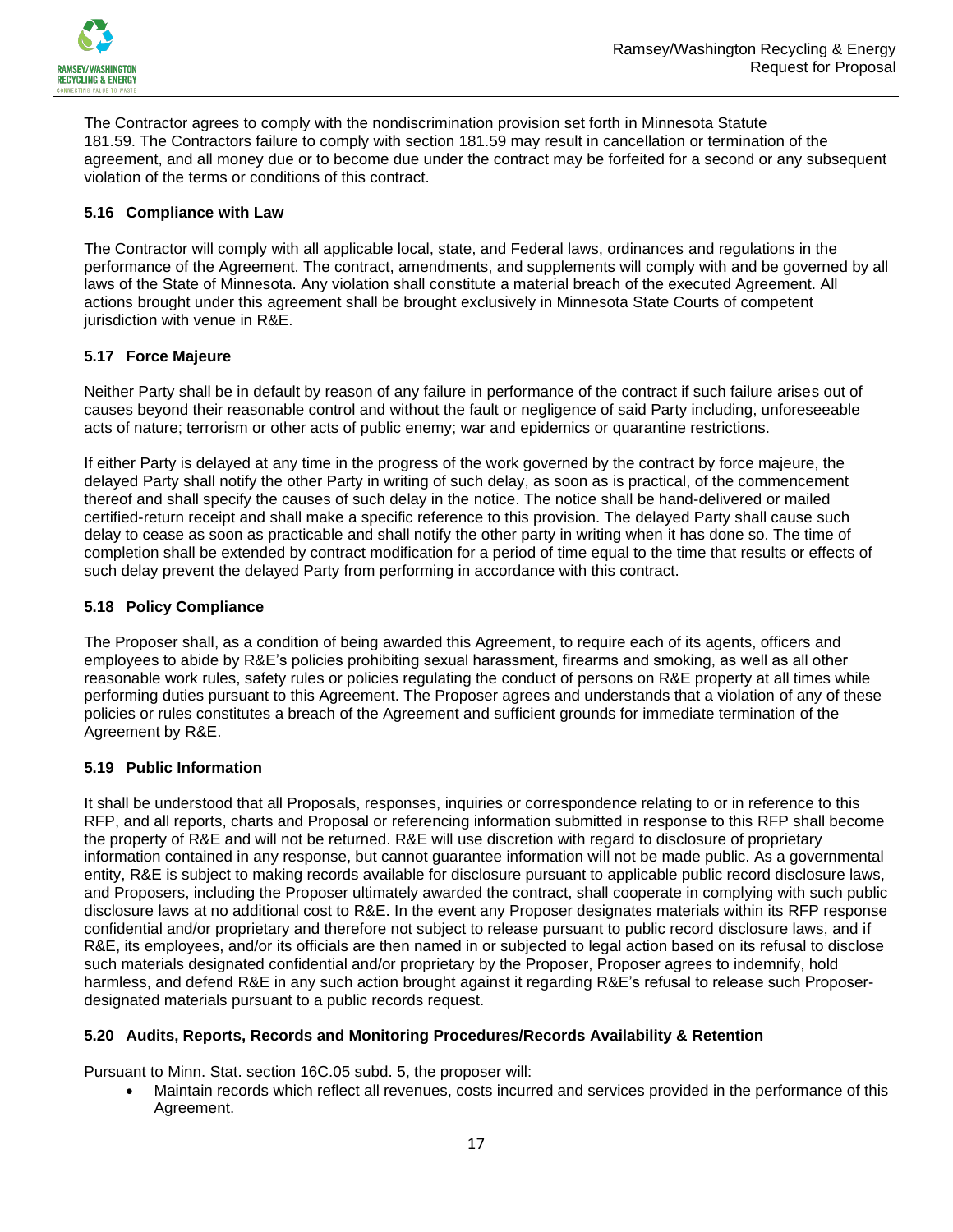

• Agree that the R&E, the State Auditor, or legislative authority, or any of their duly authorized representatives at any time during normal business hours, and as often as they may deem reasonably necessary, shall have access to and the right to examine, audit, excerpt, and transcribe any books, documents, papers, records, etc., and accounting procedures and practices and involve transactions relating to this agreement. The proposer agrees to maintain and make available these records for a period of six (6) years from the date of the termination of this agreement.

### **5.21 Data Practices**

All data collected, created, received, maintained, or disseminated for any purpose by the activities of the proposer, because of this agreement shall be governed by the Minnesota Government Data Practices Act, Minnesota Statutes Chapter 13 (Act), as amended and the Rules implementing the Act now in force or as amended. The proposer is subject to the requirements of the Act and Rules and must comply with those requirements as if it is a governmental entity. The remedies contained in section 13.08 of the Act shall apply to the proposer.

### **5.22 Interpretation of Agreement; Venue**

The Agreement shall be interpreted and construed according to the laws of the State of Minnesota. All litigation regarding this Agreement shall be venued in the appropriate State or Federal District Court in Ramsey County, Minnesota.

The provisions of this Agreement are severable. If any part of this Agreement is rendered void, invalid or unenforceable, such rendering shall not affect the validity and enforceability of the remainder of this Agreement.

### **5.23 Clean Up**

If applicable, the Contractor shall at all times keep R&E premises free from accumulation of waste materials or rubbish caused by its operations.

### **5.24 Protection of Persons and Property**

The Contractor shall take all reasonable precautions for the safety of, and shall provide all reasonable protection to prevent damage, injury or loss to, R&E employees and other persons who may be affected; the Contractor's work and materials and equipment which are under the care, custody and control of the Contractor or any of the Contractor's subcontractors; and other property at the project site or adjacent thereto.

Unless otherwise directed by R&E's Authorized Representative, the Contractor shall promptly remedy damage or loss to property caused in whole or in part by the Contractor, its employees, officers, or subcontractor(s), or anyone directly employed by any of them, or by anyone for whose acts any of them may be liable.

### **5.25 Title Risk of Loss**

Title to goods and/or all associated documentation shall pass to R&E upon payment by R&E for goods and/or associated documentation; or for construction projects, upon incorporation of the goods into the Project.

R&E shall be relieved from all risks of loss or damage to goods, and/or all documentation prior to the time title passes to R&E as described above. The Contractor shall not be responsible for loss or damage to goods and/or documentation occasioned by negligence of R&E or its employees.

### **5.26 Warranty**

The Contractor warrants that it has the legal right to provide the goods and services identified in this Agreement and further warrants that the goods and services provided shall be in compliance with the provisions of this Agreement.

### **5.27 Ownership of Work Product**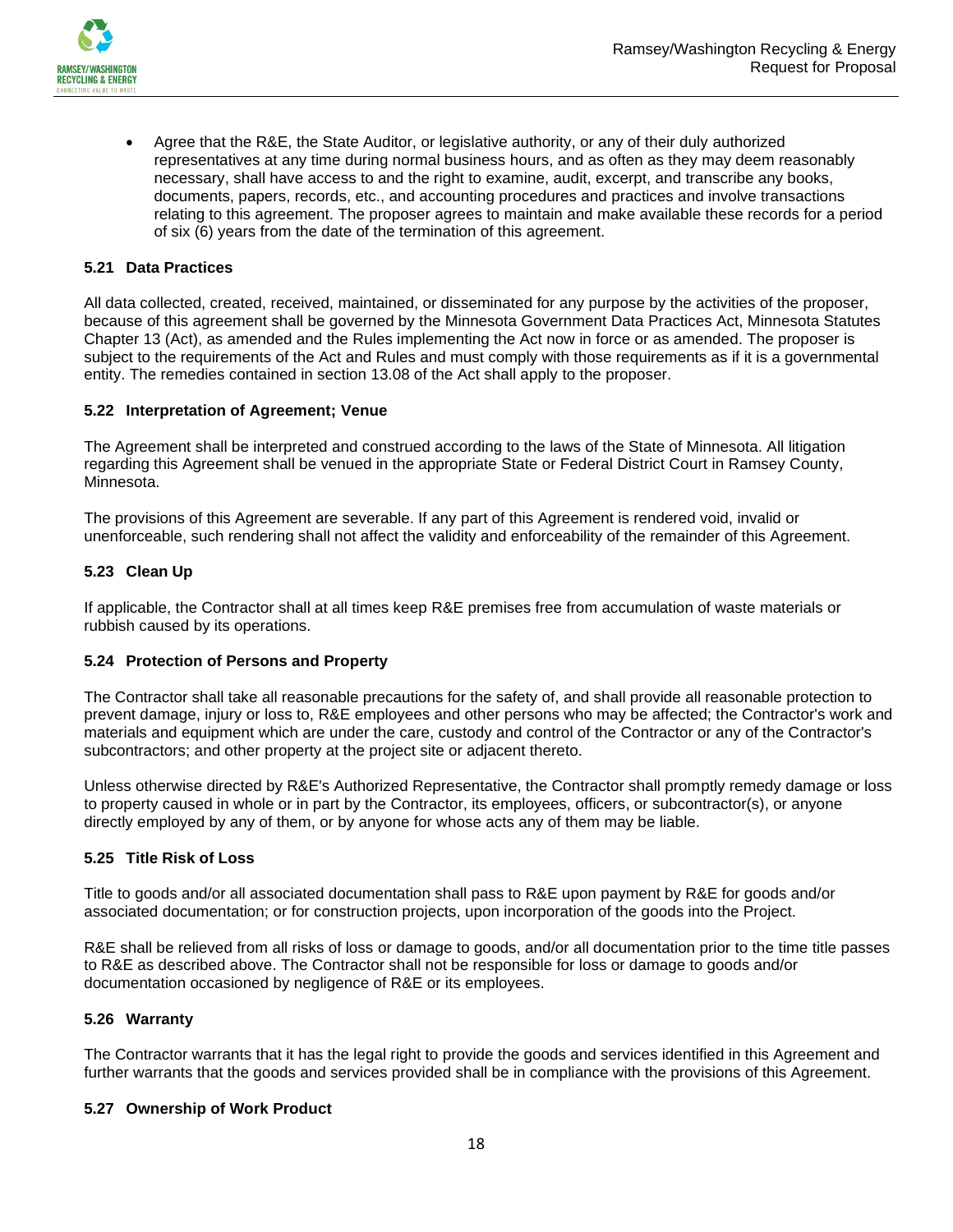

The Contractor agrees that all right, title, and interest in all material that Contractor shall conceive or originate, either individually or jointly with others, and which arises out of the performance of this Agreement, are the property of R&E and are by this Agreement assigned to R&E along with ownership of any and all copyrights in the material.

Where applicable, works of authorship created by Contractor for R&E in performance of this Agreement shall be considered "works made for hire" as defined in the U.S. Copyright Act. Contractor shall, upon the request of R&E, execute all papers and perform all other acts necessary to assist R&E to obtain and register copyrights on such material.

The Contractor warrants that any materials or products provided or produced by it in the performance of this Agreement will not infringe upon or violate any patent, copyright, trade secret, or any other proprietary right of any third party. Contractor will defend, indemnify, and hold R&E harmless from any such third party claims.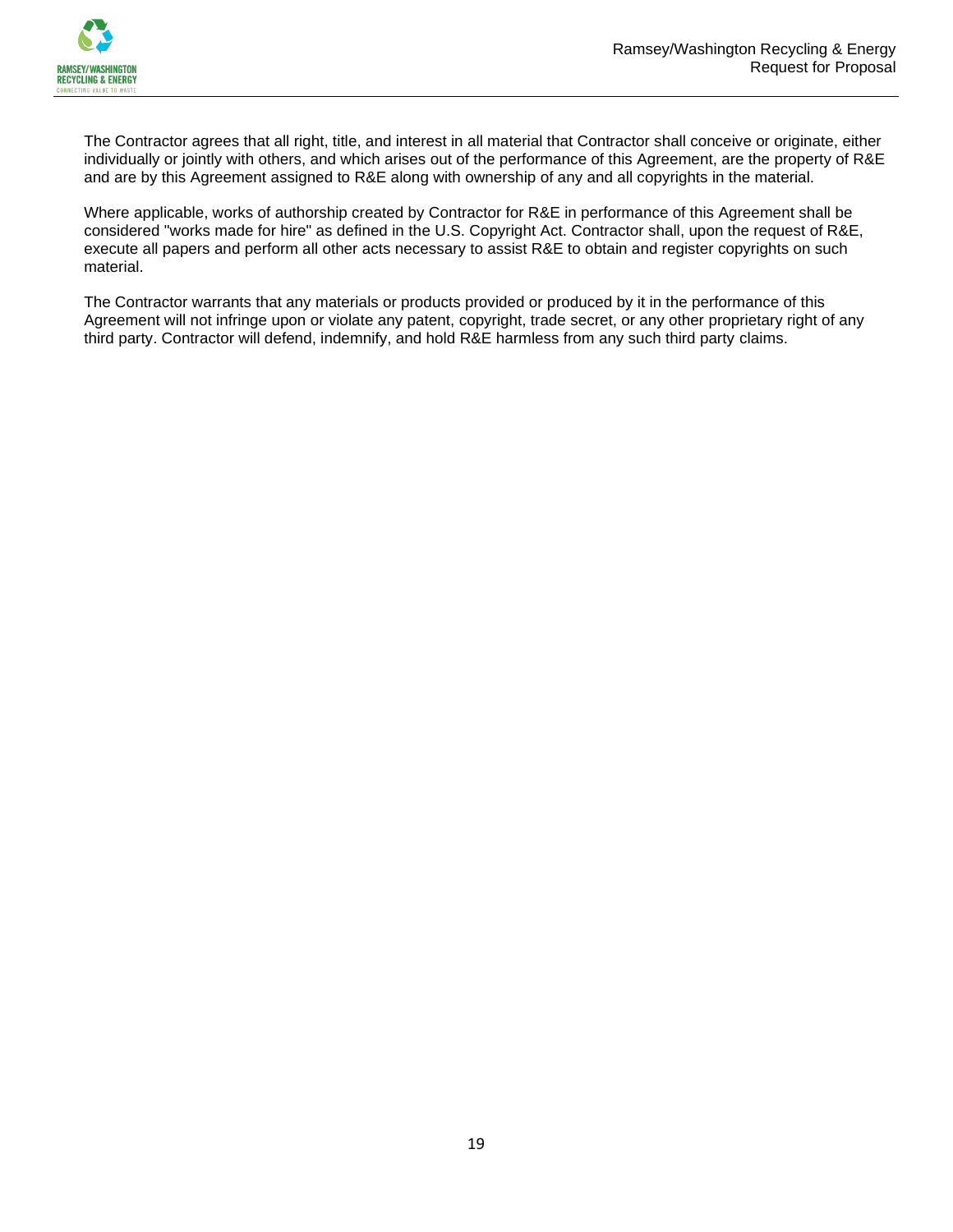

## **Attachments**

- **Attachment 1**  Solicitation Response Form
- **Attachment 2**  Contractor Information and Reference Form
- **Attachment 3**  Contractor Application for Trade Secret Information
- **Attachment 4**  Scope of Work
- **Attachment 5**  Price Worksheet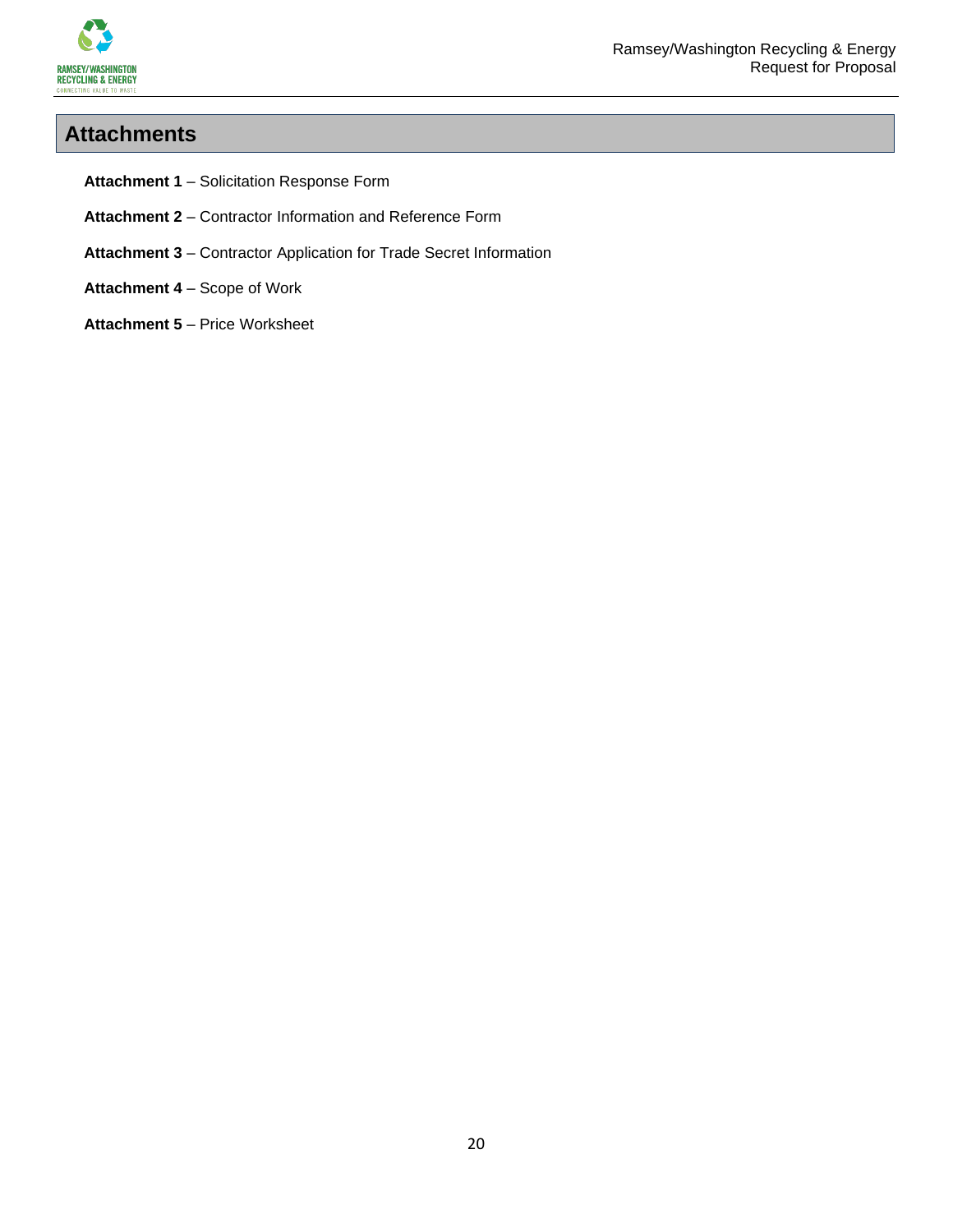

### **Attachment 1 – Solicitation Response Form**

### **Solicitation Title:** Composting Services RFP

### **The following shall be completed by the Contractor:**

Contractor Company Name:

Total Number of Solicitation Pages:

Total Number of Pages in Contractor's Solicitation Response:

Acknowledgement and Number of Solicitation Addenda Received:

### **PLEASE READ THE FOLLOWING BEFORE COMPLETING THIS SOLICITATION RESPONSE FORM**

The provisions of the solicitation document should be reviewed and understood before preparing a solicitation response. Unless the solicitation document provides otherwise, the solicitation response shall be the best price for all labor, equipment, materials and services for the project described in the solicitation document.

### **Estimated Budget: Please complete the price worksheet included as Attachment 5.**

### ACKNOWLEDGEMENT

By signing below, I certify that I understand, agree, and bind the Contractor to the provisions contained in the solicitation document for the above Solicitation, including the Solicitation and Contract Terms and Conditions and that I am authorized to submit this solicitation response on behalf of the Contractor.

### **COLLUSION**

By signing below, I certify that this solicitation response has been prepared without any collusion with other contractors, competitors, R&E employees, Washington or Ramsey County employees, or R&E Board Members and without taking any other action which will restrict competition or constitute fraud or collusion.

Name and Title of Authorized Contractor Representative: \_\_\_\_\_\_\_\_\_\_\_\_\_\_\_\_\_\_\_\_\_\_\_\_\_\_\_\_\_\_\_\_\_\_\_\_\_\_\_

Signature: \_\_\_\_\_\_\_\_\_\_\_\_\_\_\_\_\_\_\_\_\_\_\_\_\_\_\_\_\_\_\_\_\_\_\_\_\_\_\_\_\_\_\_\_\_\_\_\_\_\_\_\_\_\_\_\_\_\_\_\_\_\_\_\_\_\_\_\_\_\_\_\_\_\_\_\_

Date:

Solicitation Title: **Composting Services RFP**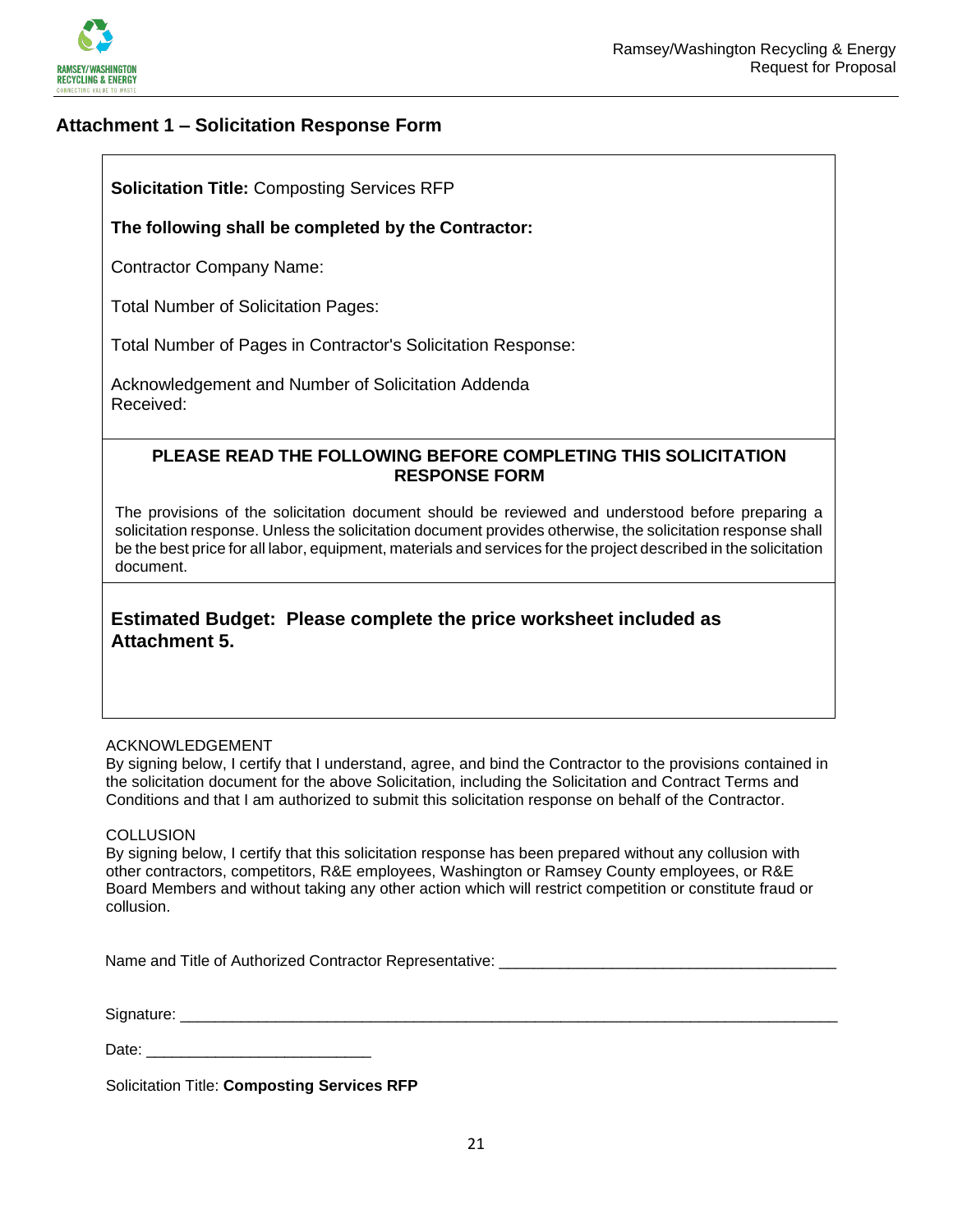

## **Attachment 2 – Contractor Information and Reference Form**

R&E requires completion of this form for this solicitation. Failure to submit this completed form with the solicitation response will result in rejection of the Contractor'ssolicitation response.

Company Information:

- 1. Contractor Name (as on file with the MN Secretary of State's Office, if applicable):
- 2. Name of CEO or Company President:
- 3. FEIN / Contractor Tax ID Number:
- 4. Minnesota Business Licenses Filing Number:
- 5. Local Telephone Number:
- 6. Toll Free Telephone Number:
- 7. Fax Number:
- 8. Email Address:
- 9. Address:
- 10. City:
- 11. State:
- 12. Zip Code:
- 13. Is your company a Certified Small Business Enterprise ("CERT SBE")?
- 14. If yes, what is your CERT SBE#?

Solicitation Response Contact:

- 1. Name and Title of the person to contact for questions concerning this solicitation response:
- 2. Local Telephone Number:
- 3. Toll Free Telephone Number:
- 4. Fax Number:
- 5. Email Address:
- 6. Address:
- 7. City:
- 8. State:
- 9. Zip Code:

Contract Mailing Address (if different from Company Information):

- 1. Contact Name and Title:
- 2. Local Telephone Number:
- 3. Toll Free Telephone Number:
- 4. Fax Number:
- 5. Email Address:
- 6. Address:
- 7. City:
- 8. State:
- 9. Zip Code: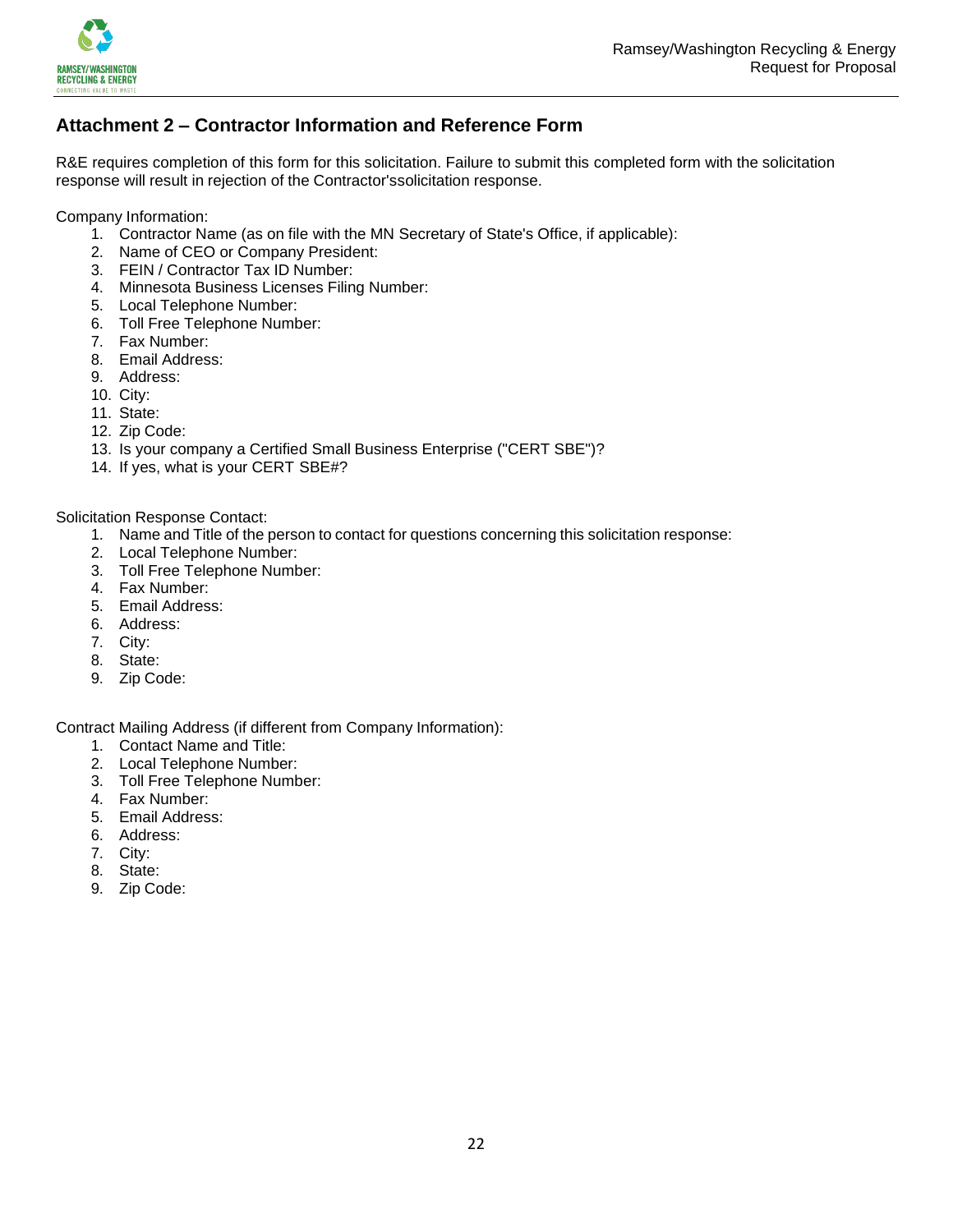

*Reference Requirements:* Provide a minimum of three (3) references for work completedwithin the last five (5) years that is similar to what is requested in this solicitation.

- 1. First Reference
	- Company Name:
	- Contact Name and Title:
	- Local Telephone Number:
	- Toll Free Telephone Number:
	- Email Address:
	- Address:
	- City:
	- State:
	- Zip Code:
	- Description of Work Completed:
- 2. Second Reference
	- Company Name:
	- Contact Name and Title:
	- Local Telephone Number:
	- Toll Free Telephone Number:
	- Email Address:
	- Address:
	- City:
	- State:
	- Zip Code:
	- Description of Work Completed:
- 3. Third Reference
	- Company Name:
	- Contact Name and Title:
	- Local Telephone Number:
	- Toll Free Telephone Number:
	- Email Address:
	- Address:
	- City:
	- State:
	- Zip Code:
	- Description of Work Completed:

Name and Title of Authorized Contractor Representative: \_\_\_\_\_\_\_\_\_\_\_\_\_\_\_\_\_\_\_\_\_\_\_\_\_\_\_\_\_\_\_\_\_\_\_\_\_\_\_\_\_\_\_\_\_\_\_\_\_\_

Signature: \_\_\_\_\_\_\_\_\_\_\_\_\_\_\_\_\_\_\_\_\_\_\_\_\_\_\_\_\_\_\_\_\_\_\_\_\_\_\_\_\_\_\_\_\_\_\_\_\_\_\_\_\_\_\_\_\_\_\_\_\_\_\_\_\_\_\_\_\_\_\_\_\_\_\_\_\_\_\_\_\_\_\_\_\_

Date:  $\Box$